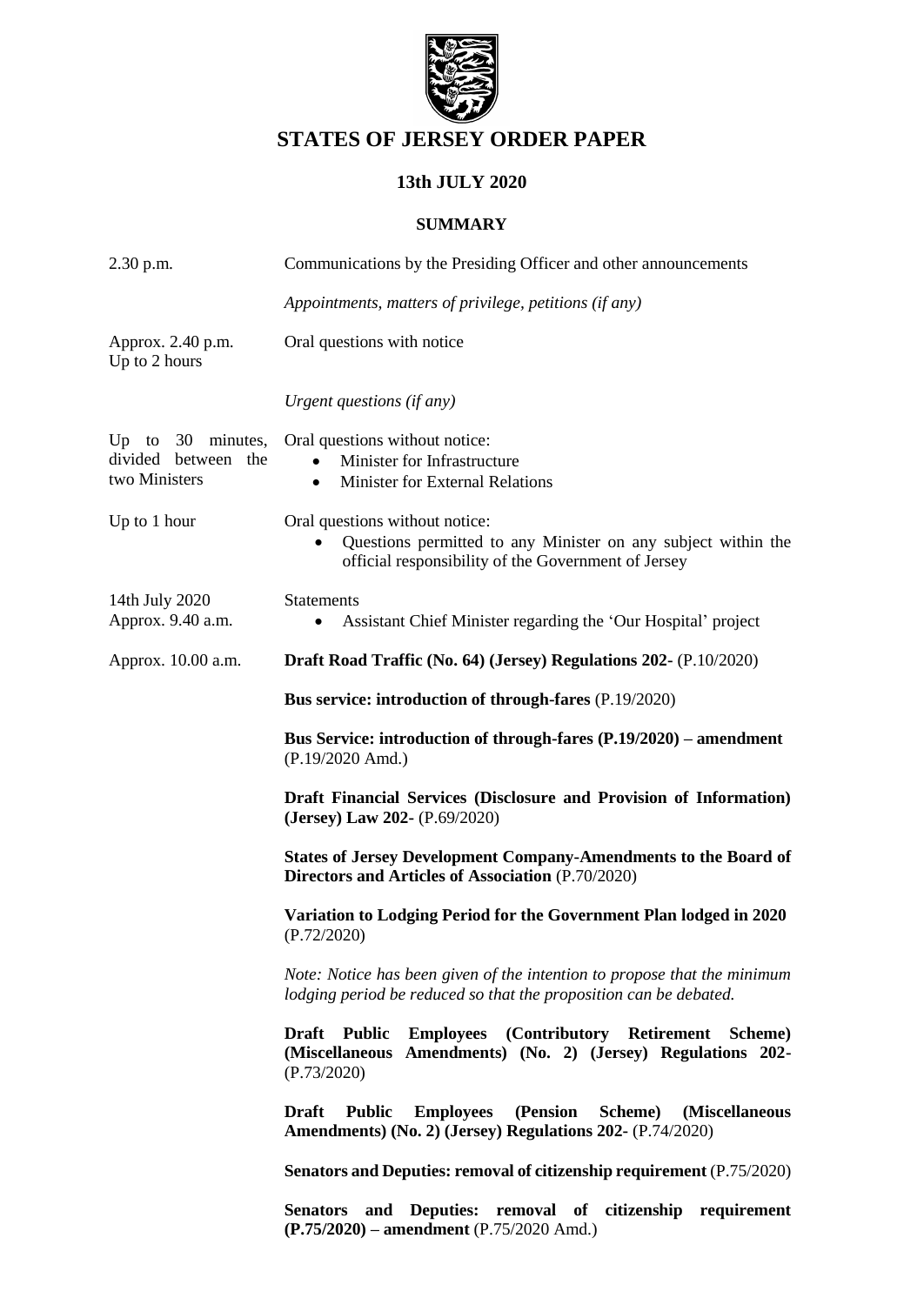

**[Senators and Deputies: removal of citizenship requirement](https://statesassembly.gov.je/AssemblyPropositions/2020/P.75-2020Amd(2).pdf)  (P.75/2020) – [second amendment](https://statesassembly.gov.je/AssemblyPropositions/2020/P.75-2020Amd(2).pdf)** (P.75/2020 Amd.(2))

**[Period of Questions Without Notice to the Chief Minister at every](https://statesassembly.gov.je/AssemblyPropositions/2020/P.76-2020.pdf)  [scheduled Sitting](https://statesassembly.gov.je/AssemblyPropositions/2020/P.76-2020.pdf)** (P.76/2020)

**[Jersey and the slave trade](https://statesassembly.gov.je/AssemblyPropositions/2020/P.78-2020.pdf)** (P.78/2020)

**[Green lanes and quiet lanes: priority to pedestrians, cyclists and horse](https://statesassembly.gov.je/AssemblyPropositions/2020/P.79-2020.pdf)  riders** [\(P.79/2020\)](https://statesassembly.gov.je/AssemblyPropositions/2020/P.79-2020.pdf)

**[Green lanes and quiet lanes: priority to pedestrians, cyclists and horse](https://statesassembly.gov.je/AssemblyPropositions/2020/P.79-2020Amd.pdf)  [riders \(P.79/2020\) –](https://statesassembly.gov.je/AssemblyPropositions/2020/P.79-2020Amd.pdf) amendment** (P.79/2020 Amd.)

**[Extended limits of co-payments for G.P. consultations: young people](https://statesassembly.gov.je/AssemblyPropositions/2020/P.80-2020.pdf)  [and pregnant women](https://statesassembly.gov.je/AssemblyPropositions/2020/P.80-2020.pdf)** (P.80/2020)

**[Extended limits of co-payments for G.P. consultations: young people](https://statesassembly.gov.je/AssemblyPropositions/2020/P.80-2020Amd.pdf)  [and pregnant women \(P.80/2020\) –](https://statesassembly.gov.je/AssemblyPropositions/2020/P.80-2020Amd.pdf) amendment** (P.80/2020 Amd.)

**[G.P. fees and income support](https://statesassembly.gov.je/AssemblyPropositions/2020/P.81-2020.pdf)** (P.81/2020)

**[G.P. fees and income support \(P.81/2020\): amendment](https://statesassembly.gov.je/AssemblyPropositions/2020/P.81-2020Amd.pdf)** (P.81/2020 [Amd.\)](https://statesassembly.gov.je/AssemblyPropositions/2020/P.81-2020Amd.pdf)

**[Investigation into the establishment of a digital register of landlords](https://statesassembly.gov.je/AssemblyPropositions/2020/P.82-2020.pdf)  [and tenants](https://statesassembly.gov.je/AssemblyPropositions/2020/P.82-2020.pdf)** (P.82/2020)

**[Investigation into the establishment of a digital register of landlords](https://statesassembly.gov.je/AssemblyPropositions/2020/P.82-2020Amd.pdf)  [and tenants \(P.82/2020\): amendment](https://statesassembly.gov.je/AssemblyPropositions/2020/P.82-2020Amd.pdf)** (P.82/2020 Amd.)

**[Draft Limited Partnerships \(Continuance\) \(Jersey\) Regulations 202-](https://statesassembly.gov.je/AssemblyPropositions/2020/P.83-2020.pdf)** [\(P.83/2020\)](https://statesassembly.gov.je/AssemblyPropositions/2020/P.83-2020.pdf)

*Note: Notice has been given of the intention to propose that the minimum lodging period be reduced so that the proposition can be debated.*

**[Draft Covid-19 \(Rates\) \(Jersey\) Regulations 202-](https://statesassembly.gov.je/AssemblyPropositions/2020/P.85-2020.pdf)** (P.85/2020)

*Note: Notice has been given of the intention to propose that the minimum lodging period be reduced so that the proposition can be debated.*

**[Draft Covid-19 \(Control of Testing\) \(Jersey\) Regulations 202-](https://statesassembly.gov.je/AssemblyPropositions/2020/P.87-2020.pdf)** [\(P.87/2020\)](https://statesassembly.gov.je/AssemblyPropositions/2020/P.87-2020.pdf)

*Note: Notice has been given of the intention to propose that the minimum lodging period be reduced so that the proposition can be debated.*

**[Enhanced Covid-19 Exit Strategy Communication](https://statesassembly.gov.je/AssemblyPropositions/2020/P.88-2020.pdf)** (P.88/2020)

*Note: Notice has been given of the intention to propose that the minimum lodging period be reduced so that the proposition can be debated.*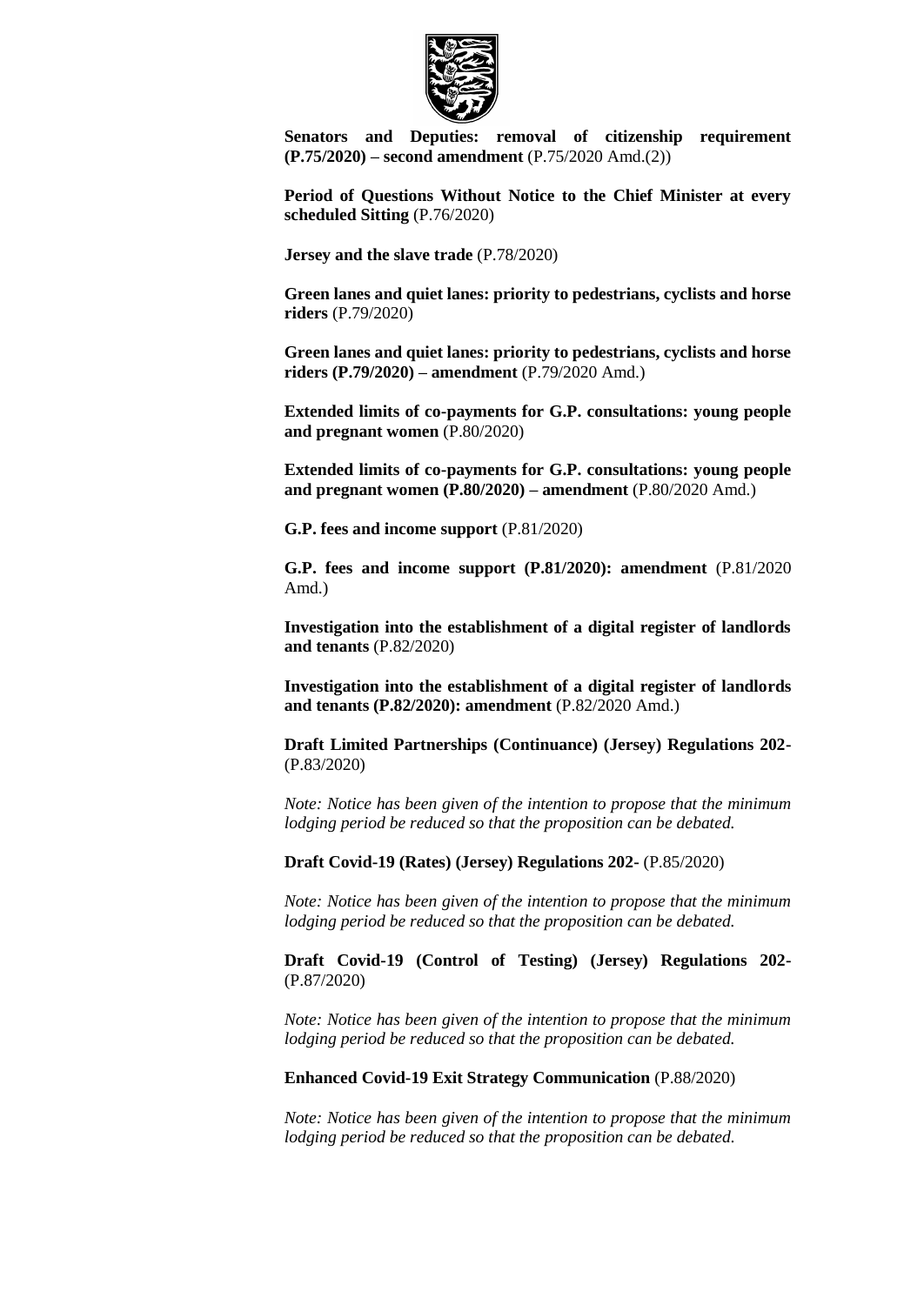

**[Open Borders arrangements](https://statesassembly.gov.je/AssemblyPropositions/2020/P.89-2020.pdf)** (P.89/2020)

*Note: Notice has been given of the intention to propose that the minimum lodging period be reduced so that the proposition can be debated.*

#### **Jersey Heritage Trust: appointment of Chair** (P.90/2020)

*Note: Notice has been given of the intention to propose that the minimum lodging period be reduced so that the proposition can be debated.*

#### **Priorities for the next Island Plan**

(Consideration In-Committee)

Arrangement of public business at subsequent meetings

*Lunch adjournment likely around 12.45 p.m., until 2.15 p.m. If business is not completed by around 5.30 p.m. the Assembly usually adjourns for the evening and will resume its meeting at 9.30 a.m. on Wednesday 15th and Thursday 16th July 2020 if necessary.*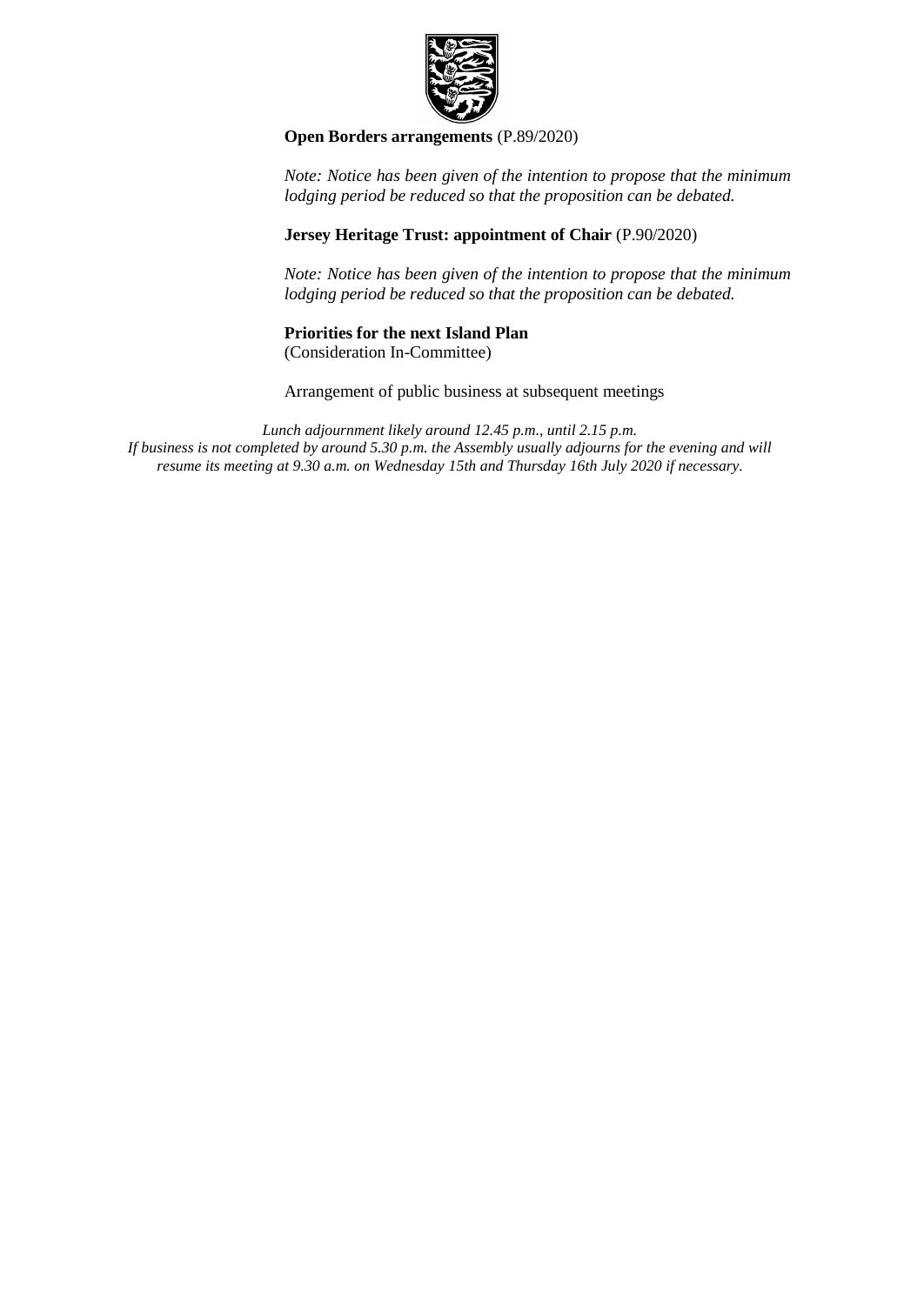

# **STATES OF JERSEY ORDER PAPER**

### **13th JULY 2020 at 2.30 p.m.**

### **A. COMMUNICATIONS BY THE PRESIDING OFFICER**

#### **B. TABLING OF SUBORDINATE ENACTMENTS**

*(Explanatory note attached)*

[Sanctions and Asset-Freezing \(UK Human Rights Designations\) \(Jersey\)](https://www.jerseylaw.je/laws/enacted/Pages/RO-091-2020.aspx)  [R&O.91/2020.](https://www.jerseylaw.je/laws/enacted/Pages/RO-091-2020.aspx) [Order 2020.](https://www.jerseylaw.je/laws/enacted/Pages/RO-091-2020.aspx) *[Minister for External Relations.](https://www.jerseylaw.je/laws/enacted/Pages/RO-091-2020.aspx)*

#### **C. DOCUMENTS PRESENTED**

| Draft Financial Services (Disclosure and Provision of Information) (Jersey)<br>Law 202- (P.69/2020): comments. | P.69/2020.<br>Com. |
|----------------------------------------------------------------------------------------------------------------|--------------------|
| Presented: 6th July 2020, <i>Economic and International Affairs Scrutiny Panel.</i>                            |                    |
| Draft Covid-19 (Rates) (Jersey) Regulations 202- (P.85/2020): comments.                                        | P.85/2020.         |
| Presented: 8th July 2020, Comité des Connétables.                                                              | Com.               |
| Island Plan Review: in-committee debate.                                                                       | R.66/2020.         |
| Presented: 6th July 2020, Minister for the Environment.                                                        |                    |
| Handling and Learning from Complaints.                                                                         | R.67/2020.         |
| Presented: 8th July 2020, Comptroller and Auditor General.                                                     |                    |
| Channel Islands Competition and Regulatory Authorities: Annual Report                                          | R.68/2020.         |
| 2019.                                                                                                          |                    |
| Presented: 8th July 2020, Chief Minister.                                                                      |                    |

#### **D. NOTIFICATION OF LODGED PROPOSITIONS**

| Senators and Deputies: removal of citizenship requirement $(P.75/2020)$ –<br>amendment.<br>Lodged: 7th July 2020, Deputy M. Tadier of St. Brelade.                              | P.75/2020.<br>Amd.       |  |
|---------------------------------------------------------------------------------------------------------------------------------------------------------------------------------|--------------------------|--|
| Senators and Deputies: removal of citizenship requirement $(P.75/2020)$ –<br>second amendment.<br>Lodged: 7th July 2020, Deputy M.R. Higgins of St. Helier.                     | P.75/2020.<br>Amd. $(2)$ |  |
| Green lanes and quiet lanes: priority to pedestrians, cyclists and horse riders<br>$(P.79/2020)$ – amendment.<br>Lodged: 7th July 2020, Comité des Connétables.                 | P.79/2020.<br>Amd.       |  |
| Extended limits of co-payments for G.P. consultations: young people and<br>pregnant women $(P.80/2020)$ – amendment.<br>Lodged: 7th July 2020, Deputy C.S. Alves of St. Helier. | P.80/2020.<br>Amd.       |  |
| G.P. fees and income support (P.81/2020): amendment.<br>Lodged: 7th July 2020, Deputy G.P. Southern of St. Helier.                                                              | P.81/2020.<br>Amd.       |  |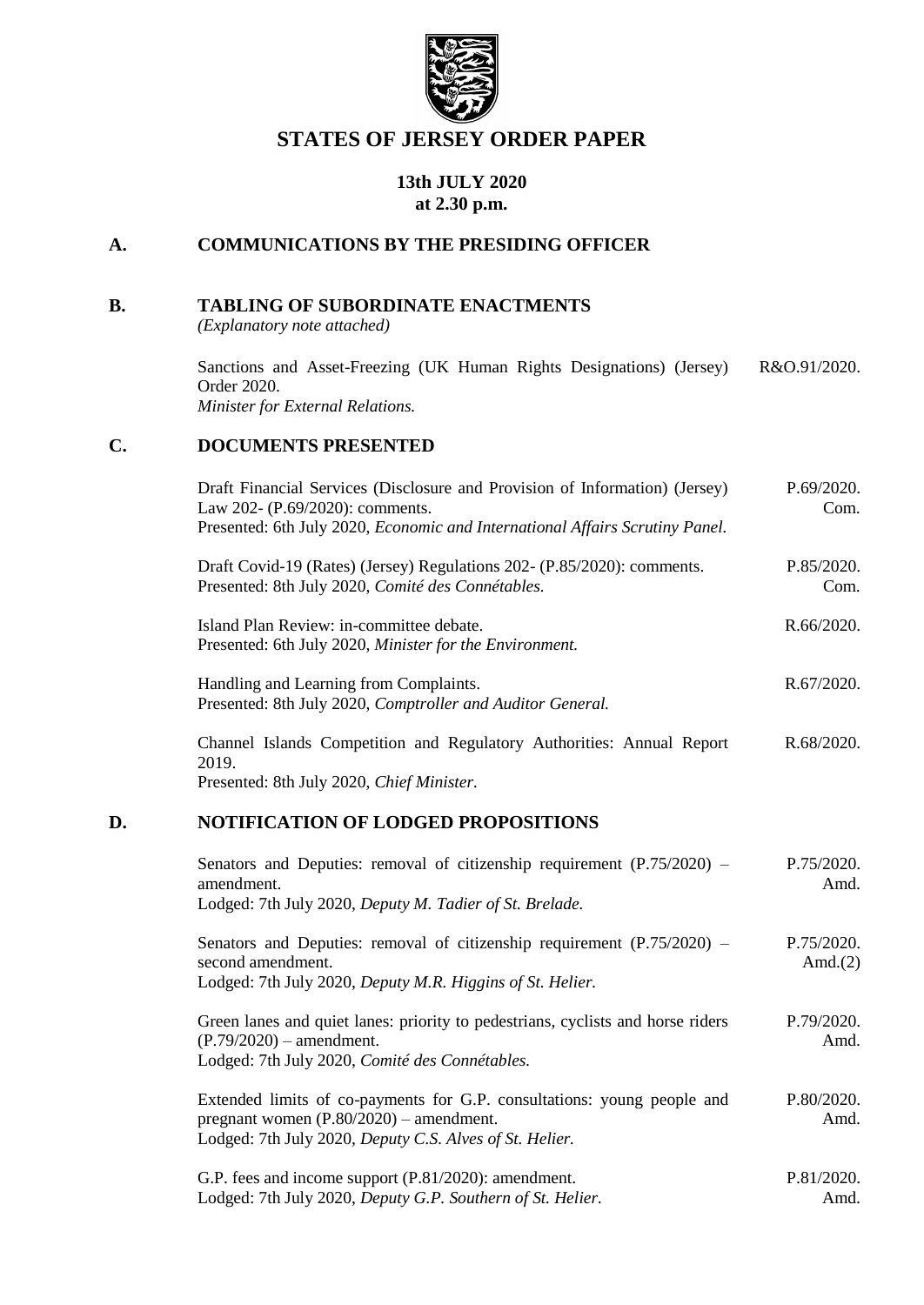

| Minimum pricing of alcohol and drinks promotions.                        | P.86/2020. |
|--------------------------------------------------------------------------|------------|
| Lodged: 2nd July 2020, Deputy L.B.E. Ash of St. Clement.                 |            |
| Draft Covid-19 (Control of Testing) (Jersey) Regulations 202-.           | P.87/2020. |
| Lodged: 2nd July 2020, Minister for Health and Social Services.          |            |
|                                                                          |            |
| Enhanced Covid-19 Exit Strategy Communication.                           | P.88/2020. |
| Lodged: 7th July 2020, Deputy K.G. Pamplin of St. Saviour.               |            |
| Open Borders arrangements.                                               | P.89/2020. |
| Lodged: 7th July 2020, Deputy J.H. Young of St. Brelade.                 |            |
|                                                                          |            |
| Jersey Heritage Trust: appointment of Chair.                             | P.90/2020. |
| Lodged: 8th July 2020, Minister for Economic Development, Tourism, Sport |            |
| and Culture.                                                             |            |

### **E. WITHDRAWAL OF LODGED PROPOSITIONS**

### **F. APPOINTMENT OF MINISTERS, COMMITTEES AND PANELS**

### **G. MATTERS OF PRIVILEGE**

### **H. PETITIONS**

### **I. QUESTIONS**

(a) – **Written Questions** *(attached)*

|  | WQ.255/2020 1. The Minister for Health and Social Services will table an answer to a question asked by Deputy |
|--|---------------------------------------------------------------------------------------------------------------|
|  | J.H. Perchard of St. Saviour regarding the number of Islanders considered to be severely                      |
|  | vulnerable to Covid-19.                                                                                       |

- **WQ.256/2020** 2. The Minister for Health and Social Services will table an answer to a question asked by Deputy J.H. Perchard of St. Saviour regarding the support provided by the Government of Jersey to severely vulnerable people during the Covid-19 pandemic.
- **WQ.257/2020** 3. The Minister for Health and Social Services will table an answer to a question asked by Deputy R.J. Ward of St. Helier regarding the Covid-19 testing regime for people arriving in the Island during.
- **WQ.258/2020** 4. The Chief Minister will table an answer to a question asked by Deputy R.J. Ward of St. Helier regarding the Economic Council for the Island's economic recovery from the Covid-19 pandemic.
- **WQ.259/2020** 5. The Minister for Health and Social Services will table an answer to a question asked by Deputy R.J. Ward of St. Helier regarding the capacity of Covid-19 testing in Jersey.
- **WQ.260/2020** 6. The Chair of the States Employment Board will table an answer to a question asked by Deputy R.J. Ward of St. Helier regarding diversity and cultural awareness training for States employees.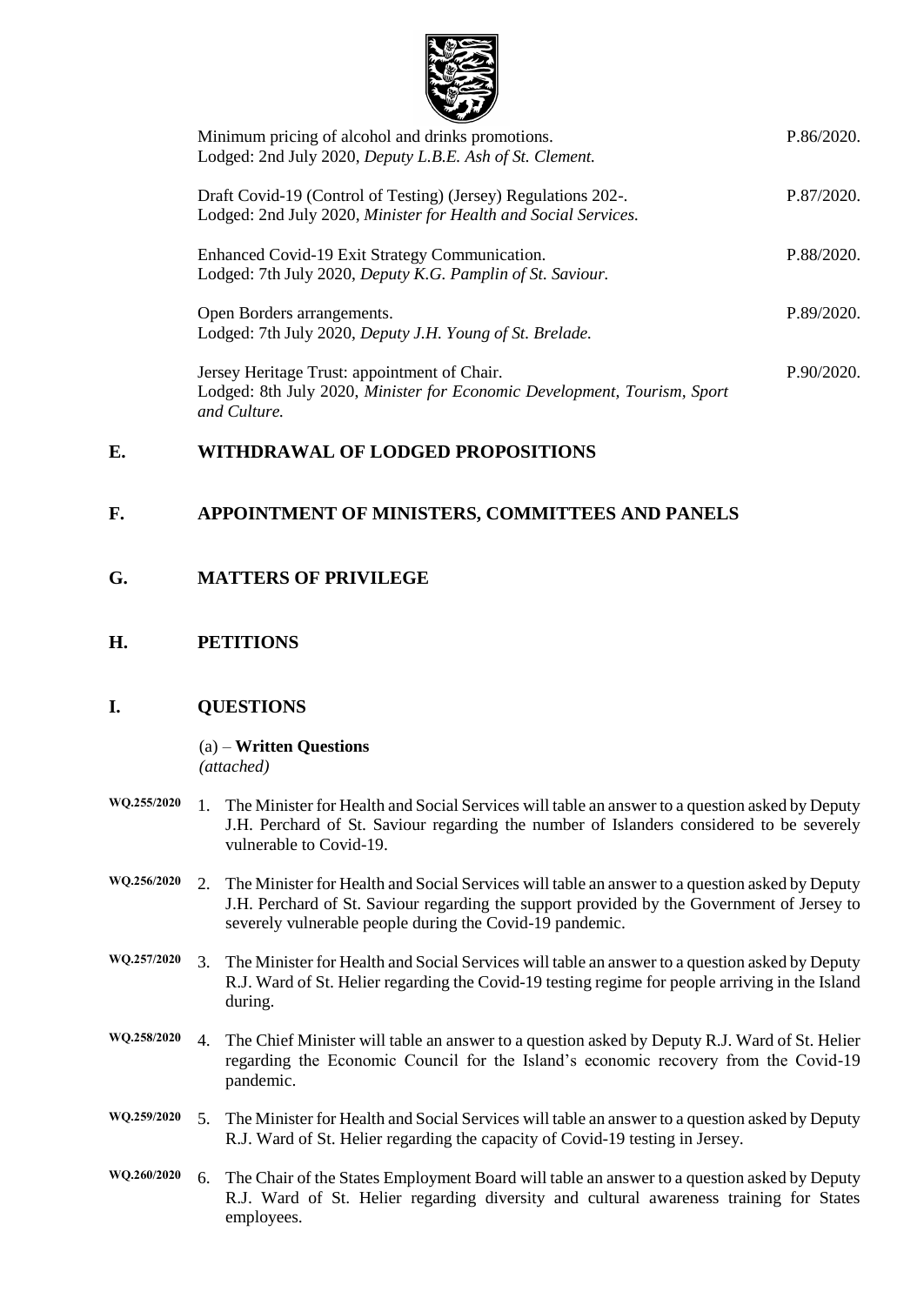

- **WQ.261/2020** 7. The Minister for Social Security will table an answer to a question asked by Deputy G.P. Southern of St. Helier regarding the minimum wage.
- **WQ.262/2020** 8. The Minister for Social Security will table an answer to a question asked by Deputy G.P. Southern of St. Helier regarding prospective changes to benefits.
- **WQ.263/2020** 9. The Minister for Treasury and Resources will table an answer to a question asked by Deputy G.P. Southern of St. Helier regarding fiscal measures to address the impact of Covid-19 on the States' finances.
- **WQ.264/2020** 10. The Chair of the Privileges and Procedures Committee will table an answer to a question asked by Deputy S.M. Ahier of St. Helier regarding the Committee's work on electoral reform.
- **WQ.265/2020** 11. The Minister for Infrastructure will table an answer to a question asked by Deputy S.M. Ahier of St. Helier regarding the number of Jersey properties not connected to the mains drains system.
- **WQ.266/2020** 12. The Chief Minister will table an answer to a question asked by the Connétable of St. Martin regarding the proposed restructuring of the Department of Growth, Housing and Environment.
- **WQ.267/2020** 13. The Minister for Economic Development, Tourism, Sport and Culture will table an answer to a question asked by the Connétable of St. Martin regarding Government support for the Island's arts and culture sector during the Covid-19 pandemic.
- **WQ.268/2020** 14. The Minister for Health and Social Services will table an answer to a question asked by Deputy K.G. Pamplin of St. Saviour regarding adult mental health referrals to the Department of Health and Community Services.
- **WQ.269/2020** 15. The Minister for Children and Housing will table an answer to a question asked by Deputy K.G. Pamplin of St. Saviour regarding the number of referrals to the Child and Adolescent Mental Health Service.
- **WQ.270/2020** 16. The Minister for Children and Housing will table an answer to a question asked by Deputy K.G. Pamplin of St. Saviour regarding the number of Islanders reported as homeless or living in emergency accommodation.
- **WQ.271/2020** 17. The Minister for Health and Social Services will table an answer to a question asked by Deputy K.G. Pamplin of St. Saviour regarding the structure of the Department of Health and Community Services.
- **WQ.272/2020** 18. The Chief Minister will table an answer to a question asked by Deputy K.G. Pamplin of St. Saviour regarding the implementation of Target Operating Models in the Government of Jersey.
- **WQ.273/2020** 19. The Minister for Home Affairs will table an answer to a question asked by Deputy M.R. Higgins of St. Helier regarding the enforcement of Harassment Notices.
- **WQ.274/2020** 20. The Minister for Home Affairs will table an answer to a question asked by Deputy M.R. Higgins of St. Helier regarding a new headquarters for the Jersey Sea Cadets.
- **WQ.275/2020** 21. The President of the Scrutiny Liaison Committee will table an answer to a question asked by Deputy M.R. Higgins of St. Helier regarding the Committee's decision to lodge an amendment to 'A safer travel period: States Assembly approval' (P.84/2020).
- **WQ.276/2020** 22. The Minister for Health and Social Services will table an answer to a question asked by Deputy M.R. Higgins of St. Helier regarding the polymerase chain reaction (P.C.R.) and serology tests for Covid-19 used by his Department.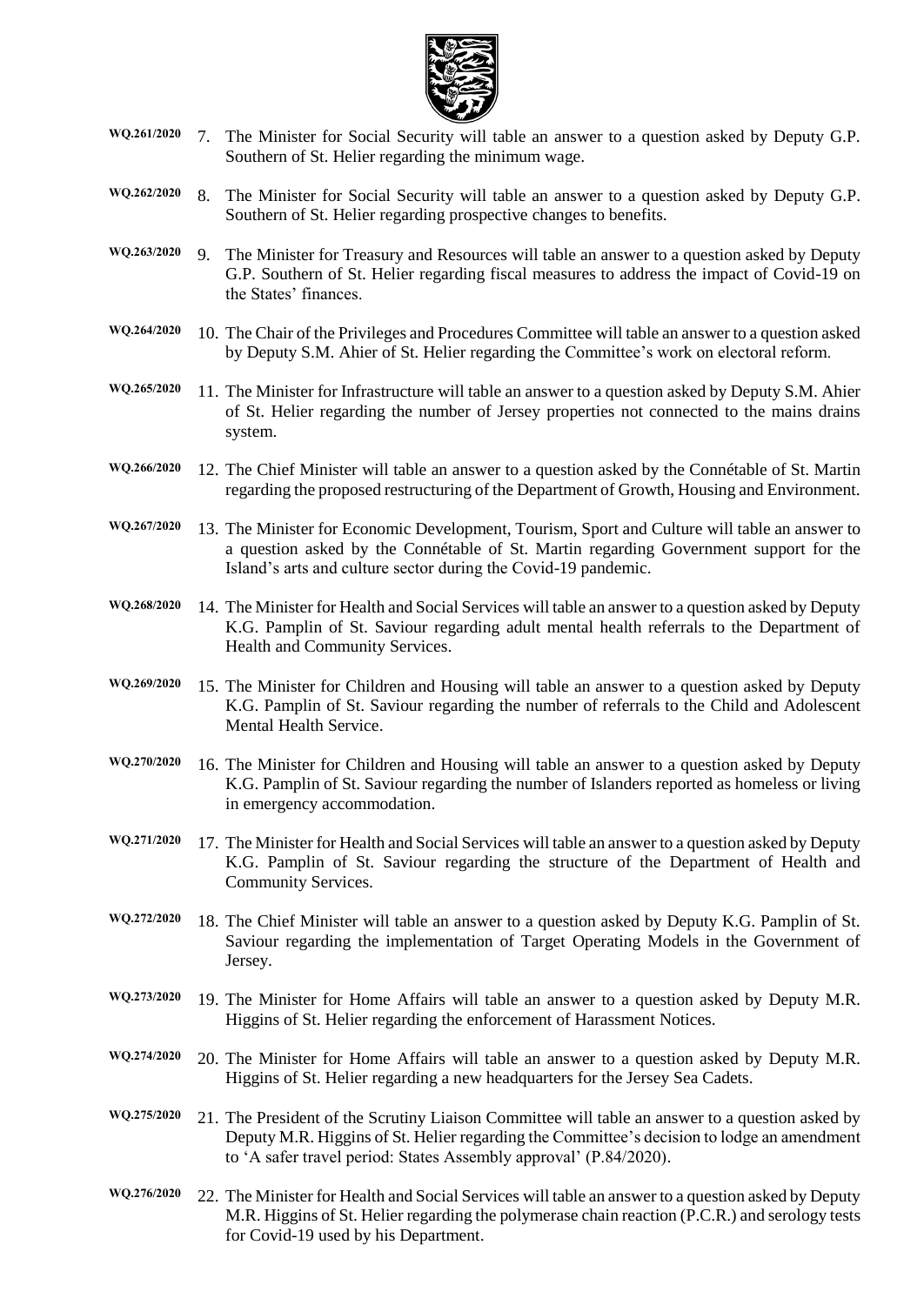

- **WQ.277/2020** 23. The Minister for Health and Social Services will table an answer to a question asked by Deputy I. Gardiner of St. Helier regarding the waiting lists for surgical operations.
- **WQ.278/2020** 24. The Minister for Health and Social Services will table an answer to a question asked by Deputy I. Gardiner of St. Helier regarding the impact of new active cases of Covid-19 on the Government's Safer Travel Policy.
- **WQ.279/2020** 25. The Minister for Social Security will table an answer to a question asked by Deputy G.P. Southern of St. Helier regarding the impact on Income Support of the Covid-19 pandemic.
- **WQ.280/2020** 26. The Minister for Social Security will table an answer to a question asked by Deputy G.P. Southern of St. Helier regarding the prospective impact of aligning the minimum wage with the living wage.

#### **(b) – Oral Questions**

(120 minutes)

**OQ.195/2020** 1. Deputy M.R. Higgins of St. Helier will ask the following question of the President of the Scrutiny Liaison Committee –

> "Will the President explain why her Committee decided to lodge an amendment to 'A safer travel period: States Assembly approval' (P.84/2020) in its own name and advise whether any consideration was given to the possibility of it being lodged by a Committee member in their own name?"

**OQ.190/2020** 2. Senator K.L. Moore will ask the following question of the Minister for Treasury and Resources –

> "Will the Minister confirm how much the Government of Jersey spends annually on shipping costs?"

**OQ.201/2020** 3. Deputy G.P. Southern of St. Helier will ask the following question of the Minister for Social Security-

> "Will the Minister advise whether, as a result of any discussions by the Council of Ministers, she is considering moving away from the "red lines" she has laid down in respect of changes to benefits; and will she maintain a commitment not to cut benefits this year?"

**OQ.191/2020** 4. The Connétable of St. Martin will ask the following question of the Minister for Health and Social Services –

> "Further to the response to Written Question 46/2020, will the Minister provide a date for the re-opening of the Assisted Reproductive Unit; will he confirm that the same level of service that was available in December 2019 prior to the closure of the Unit will be provided; and, if not, why not?"

**OQ.199/2020** 5. Deputy S.M. Ahier of St. Helier will ask the following question of the Minister for Treasury and Resources –

> "Will the Minister advise the Assembly whether she is considering the removal of the Retail Tax as part of the Government's stimulus package in order to promote economic growth for local businesses?"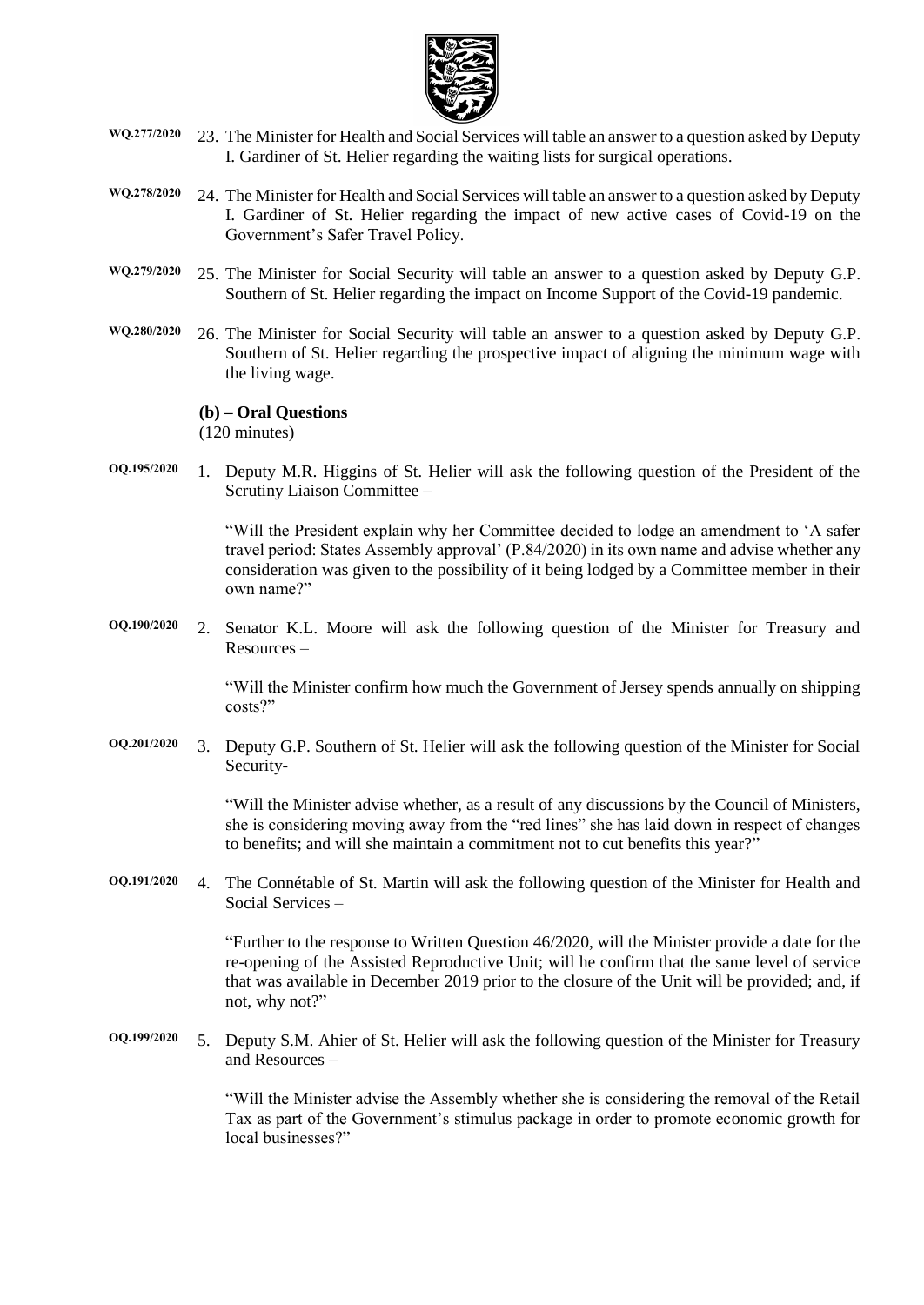

**OQ.189/2020** 6. Deputy I. Gardiner of St. Helier will ask the following question of the Minister for Infrastructure –

> "Will the Minister advise what progress, if any, has been made with regard to providing free, dedicated parking spaces for hospital staff in Patriotic Street car park?"

**OQ.197/2020** 7. Deputy R.J. Ward of St. Helier will ask the following question of the Minister for Treasury and Resources –

> "Will the Minister advise how much funding has been allocated to hotels to pay for quarantine needs since lockdown began and what future spending, if any, is planned in this area; and will she circulate for members a list of any hotels that have either received, or are due to receive, such funding?"

**OQ.193/2020** 8. Deputy J.M. Maçon of St. Saviour will ask the following question of H.M. Attorney General –

"Will H.M. Attorney General advise to what extent the electoral register is a public document in law, stating in particular the legal position in respect of viewing the register at the Library or in Parish Halls, of taking written notes, and of taking either photographs or electronic copies?"

**OQ.187/2020** 9. The Deputy of St. John will ask the following question of the Minister for Health and Social Services –

> "Will the Minister advise what funding, if any, is available to pay for a private course in Family Therapy, as ordered by the Court, in the event that there is a waiting list to see a Family Therapist employed by the States of Jersey and the financial circumstances of the family concerned mean they cannot pay?"

**OQ.200/2020** 10. Deputy M. Tadier of St. Brelade will ask the following question of the Minister for Treasury and Resources –

> "Further to Written Question 246/2020 on the subject of public funding for the George Carteret Statue, will the Minister explain why an incorrect answer was originally given; and will she also state whether it was common, at the time, for "no specific due diligence" to be undertaken in relation to such grants?"

**OQ.203/2020** 11. Deputy K.F. Morel of St. Lawrence will ask the following question of the Chief Minister –

"Why are minutes of the Scientific and Technical Advisory Cell or official advice from the Medical Officer of Health not shared with either States Members or the public?"

**OQ.194/2020** 12. Senator S.C. Ferguson will ask the following question of the Chief Minister –

"Will the Chief Minister advise when he expects the review of the events surrounding the dismissal of the then lifeboat crew by the R.N.L.I. to commence?"

**OQ.205/2020** 13. Deputy C.S. Alves of St. Helier will ask the following question of the Minister for Treasury and Resources –

> "Given that Andium Homes rents were frozen in 2018 because of a particularly high inflation rate that year that could have led to a rise in rents that tenants would have found difficult to cope with, will the Minister (as shareholder representative) consider giving approval for a further rent freeze in 2021 to assist tenants post-Covid-19?"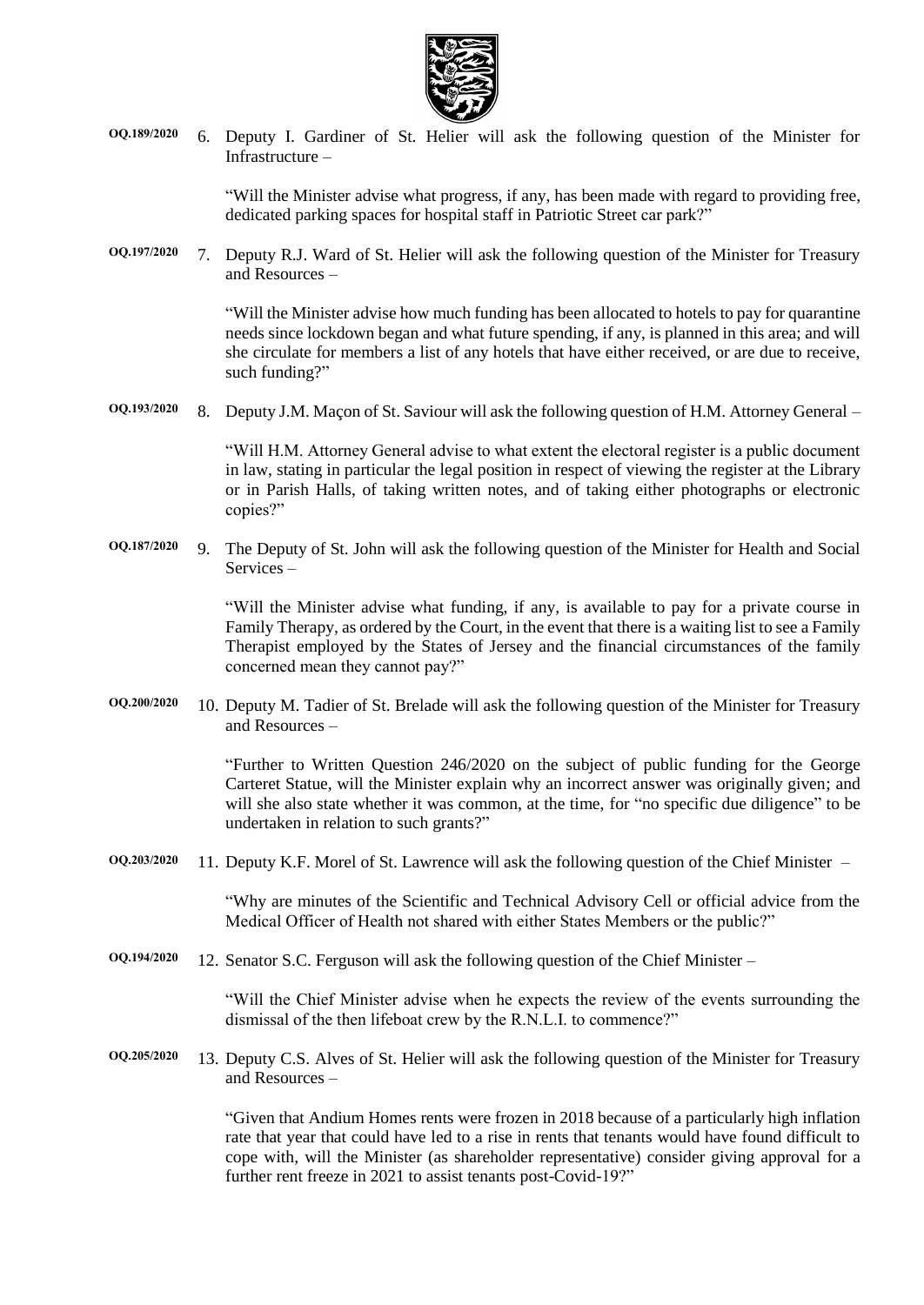

**OQ.188/2020** 14. The Deputy of St. John will ask the following question of the Minister for Health and Social Services –

> "Will the Minister commit to re-opening the Stroke Rehabilitation Unit at Samarès Ward at Overdale as soon as possible within the Safe Exit framework; and what timescale, if any, can he provide at this time for this re-opening?"

**OQ.204/2020** 15. Deputy K.F. Morel of St. Lawrence will ask the following question of the Minister for Economic Development, Tourism, Sport and Culture –

> "What does the Minister assess as being the main business sectors adversely affected by the Covid-19 crisis; and what are the key aims he has identified as being the reasons to provide help to these sectors, whether via fiscal stimulus or other means?"

**OQ.198/2020** 16. Deputy R.J. Ward of St. Helier will ask the following question of the Chief Minister –

"What indicators, if any, is the Government using in its consideration of whether a return to stricter social distancing measures should be introduced?"

**OQ.196/2020** 17. Deputy M.R. Higgins of St. Helier will ask the following question of the Minister for Home Affairs –

> "Will the Minister explain to the Assembly what changes to the powers and operation of the Jersey Police Complaints Authority, if any, are being prepared by his Department and what the purpose is of such changes?"

**OQ.192/2020** 18. The Connétable of St. Martin will ask the following question of the Minister for Health and Social Services –

> "Will the Minister outline what involvement it is planned the States Assembly will have in deciding upon any restructuring or re-prioritisation of public health services in the Island (including any proposed move from public to private sector provision) in response to any costsaving reductions to services arising from the Government's Recovery Plan?"

**OQ.202/2020** 19. Deputy G.P. Southern of St. Helier will ask the following question of the Chief Minister –

"Given the budgetary pressures arising from the Covid-19 pandemic, what specific consideration, if any, has the Chief Minister given to adopting or supporting measures to reduce income inequality in the Island; and if none, when will he do so in order to deliver on the aims of the Common Strategic Policy?"

#### **(c) – Questions to Ministers without notice (30 minutes) –**

1st question period – Minister for Infrastructure

2nd question period – Minister for External Relations

#### **(d) – Questions to Ministers without notice (1 hour) –**

Questions permitted to any Minister on any subject within the official responsibility of the Government of Jersey.

#### **J. PERSONAL STATEMENTS**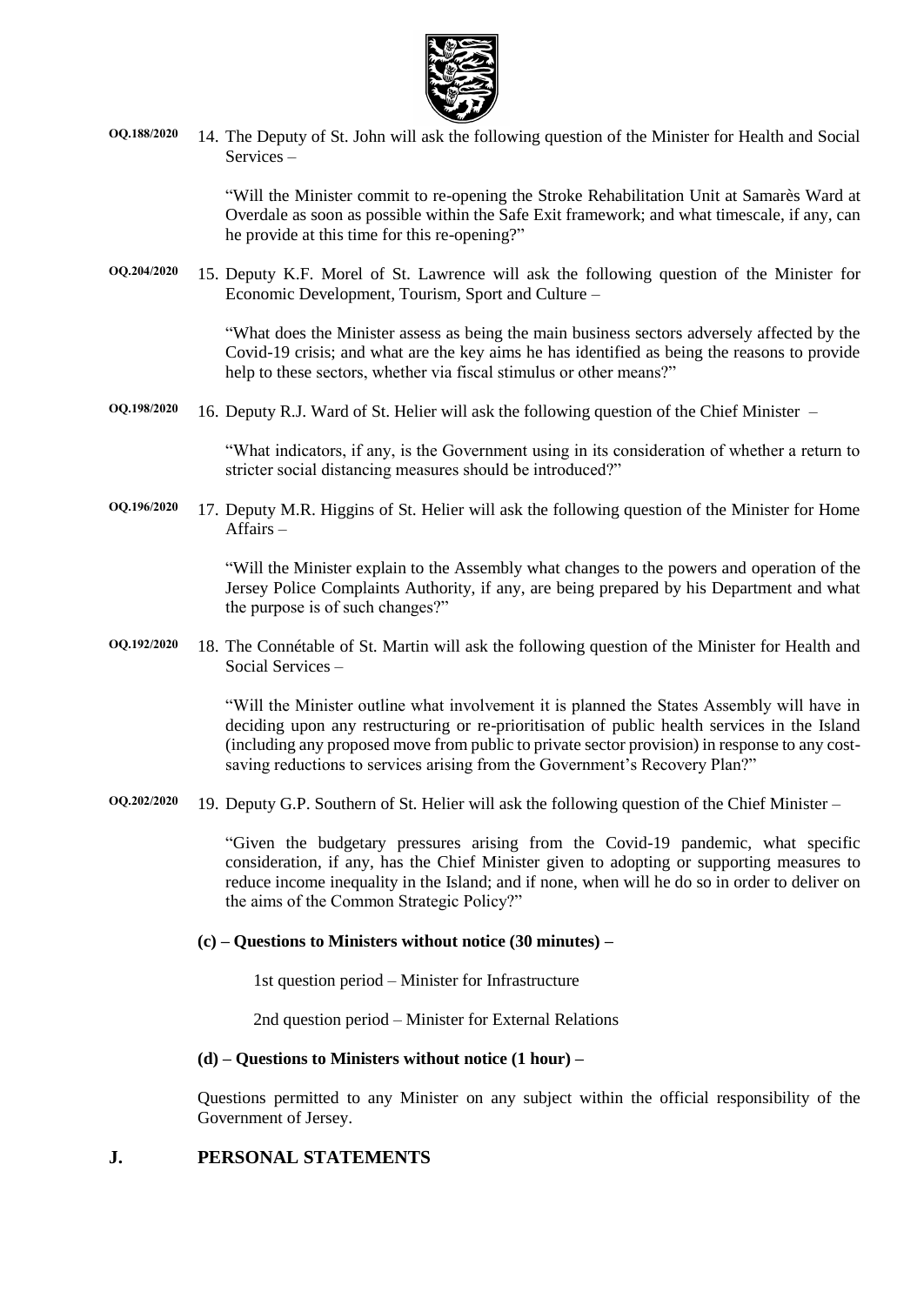

### **K. STATEMENTS ON A MATTER OF OFFICIAL RESPONSIBILITY**

*(Consideration of Statements, followed by Public Business, to commence at 9.30 a.m. on Tuesday 14th July 2020)*

The Assistant Chief Minister will make a statement regarding the 'Our Hospital' project.

#### **L. PUBLIC BUSINESS**

| Draft Road Traffic (No. 64) (Jersey) Regulations 202-.<br>Lodged: 3rd February 2020, Minister for Infrastructure.                                                                                                                                                                                                                                                                                                           | P.10/2020.                 |
|-----------------------------------------------------------------------------------------------------------------------------------------------------------------------------------------------------------------------------------------------------------------------------------------------------------------------------------------------------------------------------------------------------------------------------|----------------------------|
| Bus service: introduction of through-fares.<br>Lodged: 12th March 2020, Deputy M. Tadier of St. Brelade.                                                                                                                                                                                                                                                                                                                    | P.19/2020.                 |
| Bus Service: introduction of through-fares $(P.19/2020)$ – comments.<br>Presented: 26th June 2020, Minister for Infrastructure.                                                                                                                                                                                                                                                                                             | P.19/2020.<br>Com.         |
| Bus Service: introduction of through-fares (P.19/2020) – amendment.<br>Lodged: 11th June 2020, Connétable of St. Helier.                                                                                                                                                                                                                                                                                                    | P.19/2020.<br>Amd.         |
| Bus Service: introduction of through-fares (P.19/2020) – amendment (P.19/2020)<br>Amd.) – comments.<br>Presented: 26th June 2020, Minister for Infrastructure.                                                                                                                                                                                                                                                              | P.19/2020.<br>Amd.<br>Com. |
| Draft Financial Services (Disclosure and Provision of Information) (Jersey)<br>Law 202-.<br>Lodged: 2nd June 2020, Minister for External Relations.                                                                                                                                                                                                                                                                         | P.69/2020.                 |
| Draft Financial Services (Disclosure and Provision of Information) (Jersey) Law<br>202- (P.69/2020): comments.<br>Presented: 6th July 2020, Economic and International Affairs Scrutiny Panel.                                                                                                                                                                                                                              | P.69/2020.<br>Com.         |
| States of Jersey Development Company-Amendments to the Board of<br><b>Directors and Articles of Association.</b><br>Lodged: 2nd June 2020, Minister for Treasury and Resources.                                                                                                                                                                                                                                             | P.70/2020.                 |
| Variation to Lodging Period for the Government Plan lodged in 2020.<br>Lodged: 3rd June 2020, Chief Minister.                                                                                                                                                                                                                                                                                                               | P.72/2020.                 |
| Note: Because of the requirement for a six-week lodging period, the minimum lodging period of<br>the proposition of the Chief Minister will expire on Wednesday 15th July 2020. The Chief Minister<br>has therefore given notice of his intention to propose, in accordance with Standing Order 26(7),<br>that the minimum lodging period for the proposition be reduced in order that it can be debated at<br>the meeting. |                            |

| <b>Draft Public Employees (Contributory Retirement Scheme) (Miscellaneous</b> | P.73/2020. |
|-------------------------------------------------------------------------------|------------|
| Amendments) (No. 2) (Jersey) Regulations 202-.                                |            |
| Lodged: 3rd June 2020, States Employment Board.                               |            |

**[Draft Public Employees \(Pension Scheme\) \(Miscellaneous Amendments\)](https://statesassembly.gov.je/AssemblyPropositions/2020/P.74-2020.pdf)  [\(No. 2\) \(Jersey\) Regulations 202-.](https://statesassembly.gov.je/AssemblyPropositions/2020/P.74-2020.pdf)** Lodged: 3rd June 2020, *[States Employment Board.](https://statesassembly.gov.je/AssemblyPropositions/2020/P.74-2020.pdf)* [P.74/2020.](https://statesassembly.gov.je/AssemblyPropositions/2020/P.74-2020.pdf)

| <b>Senators and Deputies: removal of citizenship requirement.</b> | P.75/2020. |
|-------------------------------------------------------------------|------------|
| Lodged: 9th June 2020, Deputy M. Tadier of St. Brelade.           |            |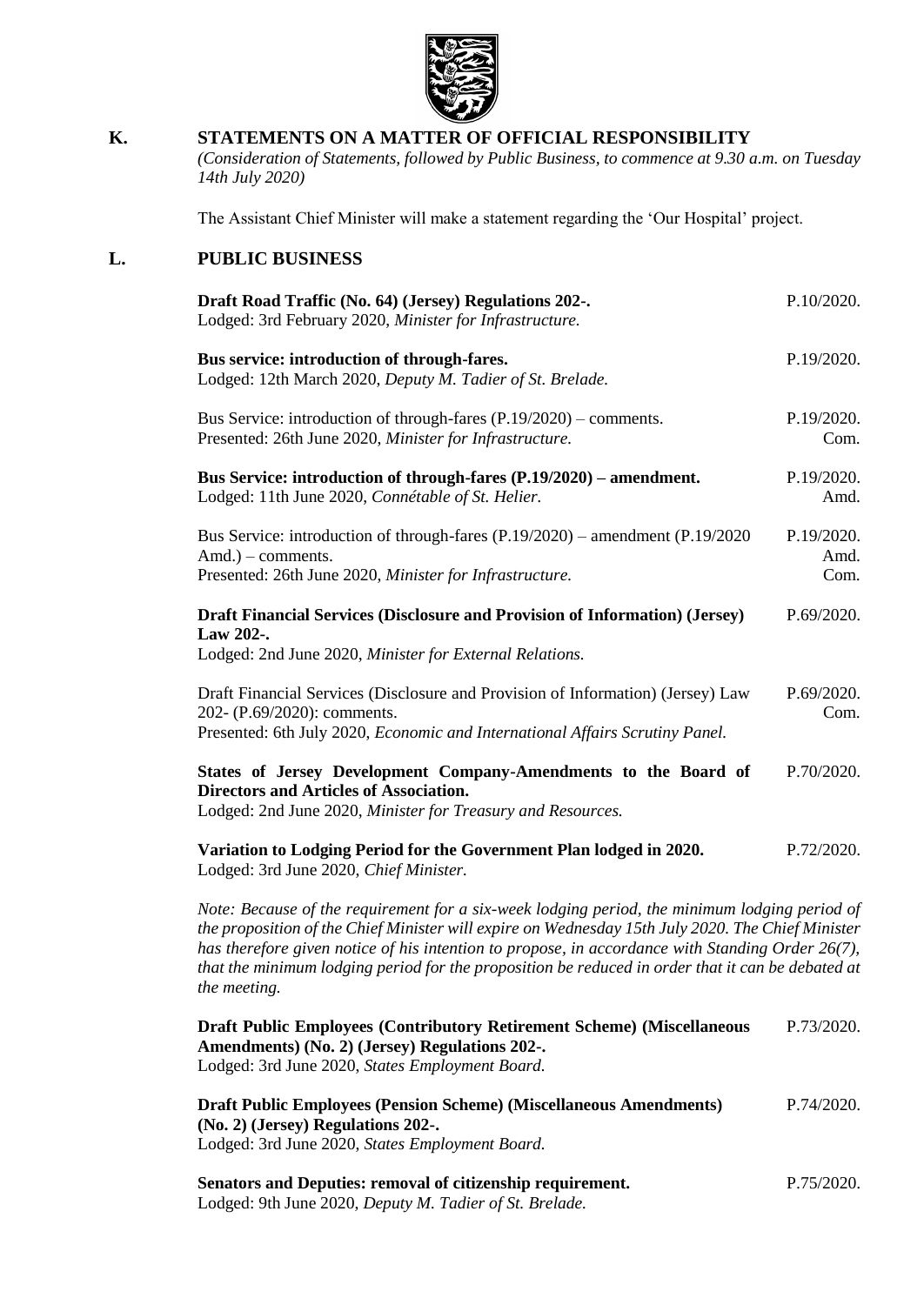

| Senators and Deputies: removal of citizenship requirement $(P.75/2020)$ –<br>amendment.<br>Lodged: 7th July 2020, Deputy M. Tadier of St. Brelade.                              |                          |
|---------------------------------------------------------------------------------------------------------------------------------------------------------------------------------|--------------------------|
| Senators and Deputies: removal of citizenship requirement $(P.75/2020)$ –<br>second amendment.<br>Lodged: 7th July 2020, Deputy M.R. Higgins of St. Helier.                     | P.75/2020.<br>Amd. $(2)$ |
| Period of Questions Without Notice to the Chief Minister at every scheduled<br>Sitting.<br>Lodged: 10th June 2020, Deputy M. Tadier of St. Brelade.                             | P.76/2020.               |
| Jersey and the slave trade.<br>Lodged: 12th June 2020, Deputy M. Tadier of St. Brelade.                                                                                         | P.78/2020.               |
| Green lanes and quiet lanes: priority to pedestrians, cyclists and horse riders.<br>Lodged: 15th June 2020, Deputy R.J. Ward of St. Helier.                                     | P.79/2020.               |
| Green lanes and quiet lanes: priority to pedestrians, cyclists and horse riders<br>$(P.79/2020)$ – amendment.<br>Lodged: 7th July 2020, Comité des Connétables.                 | P.79/2020.<br>Amd.       |
| Extended limits of co-payments for G.P. consultations: young people and<br>pregnant women.<br>Lodged: 16th June 2020, Deputy C.S. Alves of St. Helier.                          | P.80/2020.               |
| Extended limits of co-payments for G.P. consultations: young people and<br>pregnant women $(P.80/2020)$ – amendment.<br>Lodged: 7th July 2020, Deputy C.S. Alves of St. Helier. | P.80/2020.<br>Amd.       |
| G.P. fees and income support.<br>Lodged: 16th June 2020, Deputy G.P. Southern of St. Helier.                                                                                    | P.81/2020.               |
| G.P. fees and income support (P.81/2020): amendment.<br>Lodged: 7th July 2020, Deputy G.P. Southern of St. Helier.                                                              | P.81/2020.<br>Amd.       |
| Investigation into the establishment of a digital register of landlords and<br>tenants.<br>Lodged: 16th June 2020, Deputy of St. Peter.                                         | P.82/2020.               |
| Investigation into the establishment of a digital register of landlords and<br>tenants $(P.82/2020)$ : amendment.<br>Lodged: 1st July 2020, Deputy of St. Peter.                | P.82/2020.<br>Amd.       |
| Draft Limited Partnerships (Continuance) (Jersey) Regulations 202-.<br>Lodged: 22nd June 2020, Minister for External Relations.                                                 | P.83/2020.               |

*Note: Because of the requirement for a six-week lodging period, the minimum lodging period of the proposition of the Minister for External Relations will expire on Monday 3rd August 2020. The Minister has therefore given notice of his intention to propose, in accordance with Standing Order 26(7), that the minimum lodging period for the proposition be reduced in order that it can be debated at the meeting.*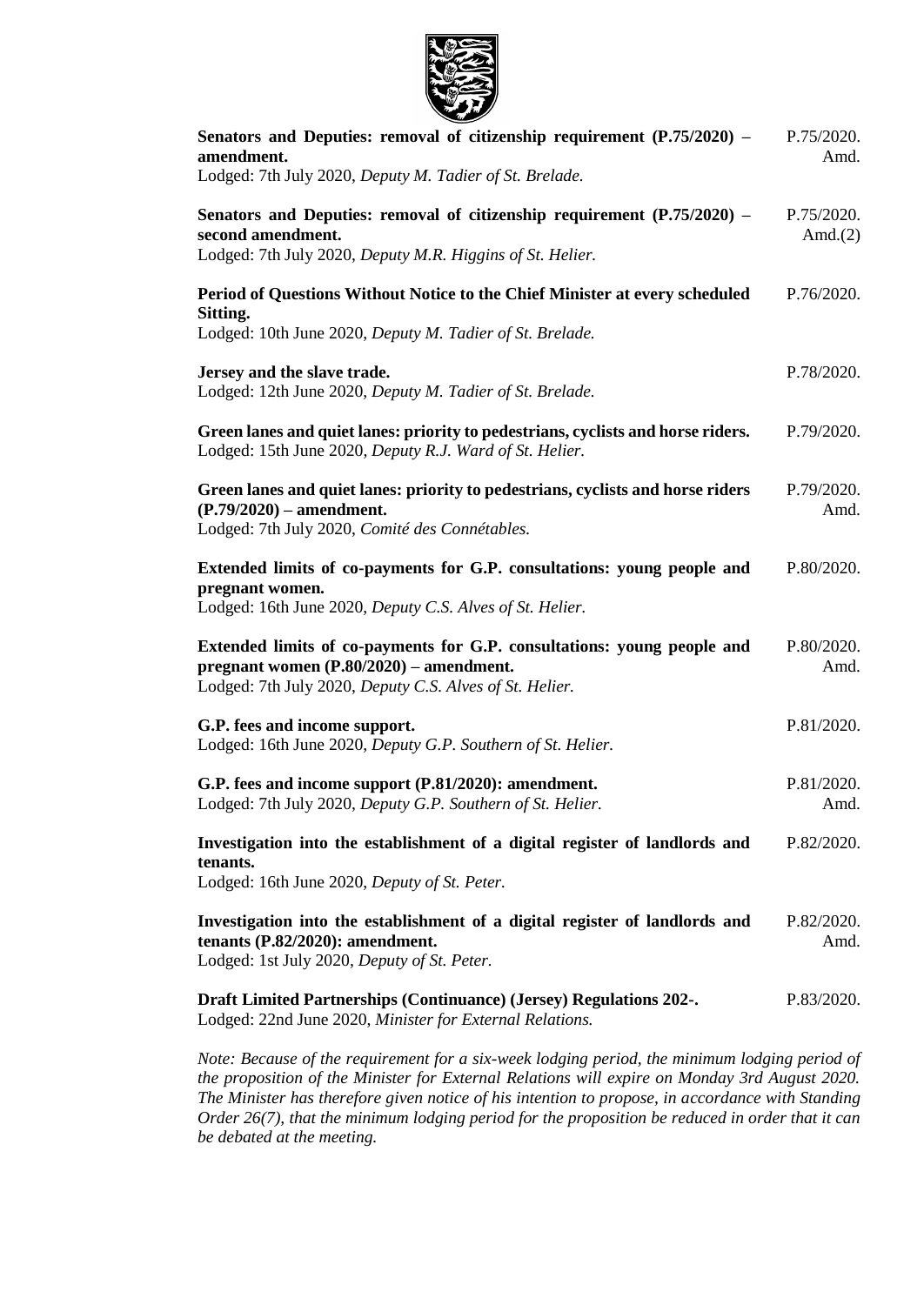

*Note: Because of the requirement for a six-week lodging period, the minimum lodging period of the proposition of the Minister for Treasury and Resources will expire on Wednesday 12th August 2020. The Minister has therefore given notice of his intention to propose, in accordance with Standing Order 26(7), that the minimum lodging period for the proposition be reduced in order that it can be debated at the meeting.*

[Draft Covid-19 \(Rates\) \(Jersey\) Regulations 202-](https://statesassembly.gov.je/AssemblyPropositions/2020/P.85-2020Com.pdf) (P.85/2020): comments. [Presented: 8th July 2020,](https://statesassembly.gov.je/AssemblyPropositions/2020/P.85-2020Com.pdf) *Comité des Connétables.* [P.85/2020.](https://statesassembly.gov.je/AssemblyPropositions/2020/P.85-2020Com.pdf) [Com.](https://statesassembly.gov.je/AssemblyPropositions/2020/P.85-2020Com.pdf)

**[Draft Covid-19 \(Control of Testing\) \(Jersey\) Regulations 202-.](https://statesassembly.gov.je/AssemblyPropositions/2020/P.87-2020.pdf)** Lodged: 2nd July 2020, *[Minister for Health and Social Services.](https://statesassembly.gov.je/AssemblyPropositions/2020/P.87-2020.pdf)* [P.87/2020.](https://statesassembly.gov.je/AssemblyPropositions/2020/P.87-2020.pdf)

*Note: Because of the requirement for a six-week lodging period, the minimum lodging period of the proposition of the Minister for Health and Social Services will expire on Thursday 13th August 2020. The Minister has therefore given notice of his intention to propose, in accordance with Standing Order 26(7), that the minimum lodging period for the proposition be reduced in order that it can be debated at the meeting.*

#### **[Enhanced Covid-19 Exit Strategy Communication.](https://statesassembly.gov.je/AssemblyPropositions/2020/P.88-2020.pdf)**

Lodged: 7th July 2020, *[Deputy K.G. Pamplin of St. Saviour.](https://statesassembly.gov.je/AssemblyPropositions/2020/P.88-2020.pdf)*

*Note: Because of the requirement for a four-week lodging period, the minimum lodging period of the proposition of Deputy K.G. Pamplin of St. Saviour will expire on Tuesday 4th August 2020. The Deputy has therefore given notice of his intention to propose, in accordance with Standing Order 26(7), that the minimum lodging period for the proposition be reduced in order that it can be debated at the meeting.*

#### **[Open Borders arrangements.](https://statesassembly.gov.je/AssemblyPropositions/2020/P.89-2020.pdf)**

Lodged: 7th July 2020, *[Deputy J.H. Young of St.](https://statesassembly.gov.je/AssemblyPropositions/2020/P.89-2020.pdf) Brelade.*

*Note: Because of the requirement for a four-week lodging period, the minimum lodging period of the proposition of Deputy J.H. Young of St. Brelade will expire on Tuesday 4th August 2020. The Deputy has therefore given notice of his intention to propose, in accordance with Standing Order 26(7), that the minimum lodging period for the proposition be reduced in order that it can be debated at the meeting.*

#### **Jersey Heritage Trust: appointment of Chair.**

Lodged: 8th July 2020, *Minister for Economic Development, Tourism, Sport and Culture.*

*Note: Because of the requirement for a four-week lodging period, the minimum lodging period of the proposition of the Minister for Economic Development, Tourism, Sport and Culture will expire on Wednesday 5th August 2020. The Minister has therefore given notice of his intention to propose, in accordance with Standing Order 26(7), that the minimum lodging period for the proposition be reduced in order that it can be debated at the meeting.*

#### **Priorities for the next Island Plan**

(Consideration In-Committee)

P.90/2020.



[P.85/2020.](https://statesassembly.gov.je/AssemblyPropositions/2020/P.85-2020.pdf)

[P.89/2020.](https://statesassembly.gov.je/AssemblyPropositions/2020/P.89-2020.pdf)

[P.88/2020.](https://statesassembly.gov.je/AssemblyPropositions/2020/P.88-2020.pdf)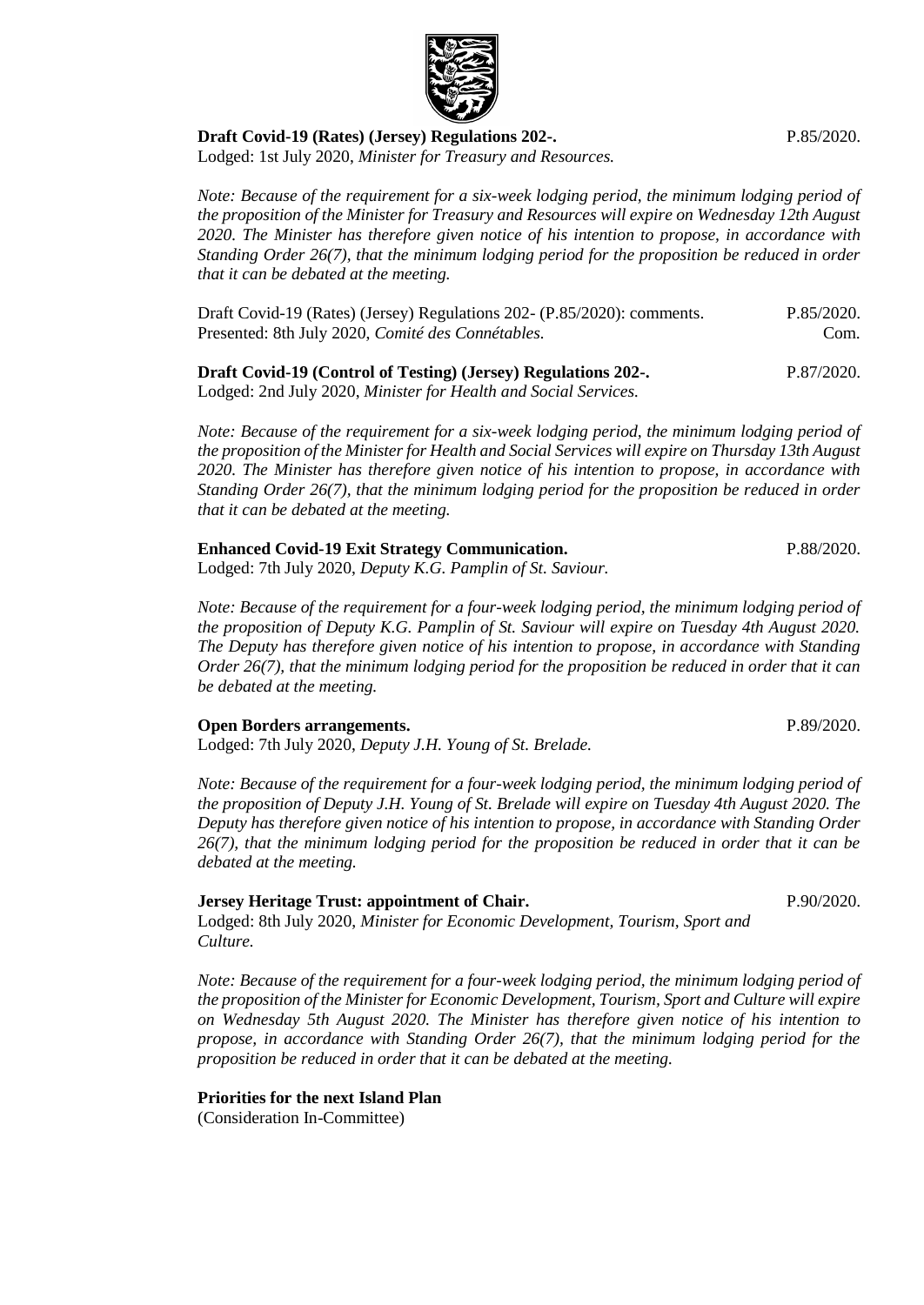

### **M. ARRANGEMENT OF PUBLIC BUSINESS**

| Draft Public Health and Safety (Rented Dwellings) (Licensing) (Jersey)<br><b>Regulations 201-.</b><br>Lodged: 1st October 2019, Minister for the Environment.                                                                                                           | P.106/2019.               |
|-------------------------------------------------------------------------------------------------------------------------------------------------------------------------------------------------------------------------------------------------------------------------|---------------------------|
| Minimum standards for rented dwellings: licensing regulations.<br>Presented: 21st February 2020.<br>Environment, Housing and Infrastructure Scrutiny Panel.                                                                                                             | S.R.1/2020.               |
| Draft Public Health and Safety (Rented Dwellings) (Licensing) (Jersey)<br>Regulations 201- (P.106/2019): second amendment.<br>Lodged: 20th February 2020, <i>Environment</i> , <i>Housing and Infrastructure Scrutiny</i><br>Panel.                                     | P.106/2019.<br>Amd. $(2)$ |
| Draft Public Health and Safety (Rented Dwellings) (Licensing) (Jersey)<br>Regulations 201- (P.106/2019): third amendment.<br>Lodged: 12th March 2020, Minister for the Environment.                                                                                     | P.106/2019.<br>Amd. $(3)$ |
| (Implementation) (International Tax Compliance)<br>Draft<br>Taxation<br>(Mandatory Disclosure Rules for CRS Avoidance Arrangements and<br><b>Opaque Offshore Structures</b> ) (Jersey) Regulations 202-.<br>Lodged: 31st December2019, Minister for External Relations. | P.129/2019.               |
| Note: The 2nd reading of the Draft Regulations will resume, following adoption of the principles<br>on 16th June 2020 and the subsequent referral to the Economic and International Affairs Scrutiny                                                                    |                           |

*on 16th June 2020 and the subsequent referral to the Economic and International Affairs Scrutiny Panel under Standing Order 72(1).* 

**[Minimum pricing of alcohol and drinks promotions.](https://statesassembly.gov.je/AssemblyPropositions/2020/P.86-2020.pdf)** Lodged: 2nd July 2020, *[Deputy L.B.E. Ash of St. Clement.](https://statesassembly.gov.je/AssemblyPropositions/2020/P.86-2020.pdf)* [P.86/2020.](https://statesassembly.gov.je/AssemblyPropositions/2020/P.86-2020.pdf)

### **DR. M. EGAN Greffier of the States**

8th July 2020

**Note –**

**In accordance with the meeting dates fixed for 2019 by the Privileges and Procedures Committee, this meeting will continue, if necessary, on Wednesday 15th and Thursday 16th July 2020.**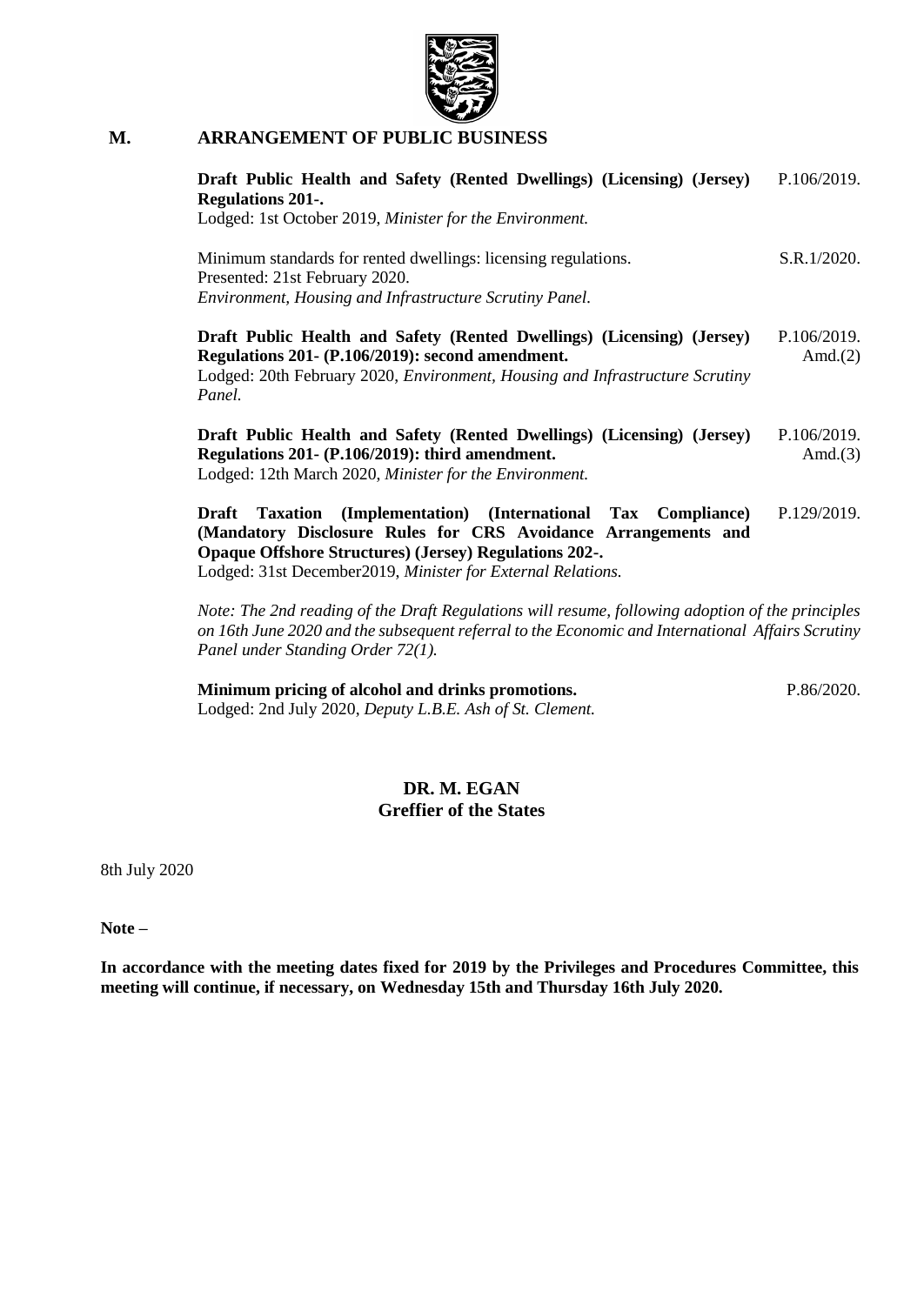

### **Explanatory Note regarding subordinate legislation tabled at this meeting.**

(See Item B)

#### **R&O.91/2020.**

Sanctions and Asset-Freezing (UK Human Rights Designations) (Jersey) Order 2020.

This Order designates persons for an asset-freeze under Part 3 of the Sanctions and Asset-Freezing (Jersey) Law 2019 whenever they are designated in the United Kingdom under regulation 5 of the Global Human Rights Sanctions Regulations 2020 of the United Kingdom (the "UK Regulations").

When the Minister for External Relations is considering an application for a licence under Article 16 of that Law (or considering whether to amend or revoke a licence), he or she must have regard to whether the acts to which the licence applies would be covered by an exception, or a general licence, under the UK Regulations, or could be covered by a special licence under those Regulations.

The Order was made on 6th July 2020 and came into force on 7th July 2020.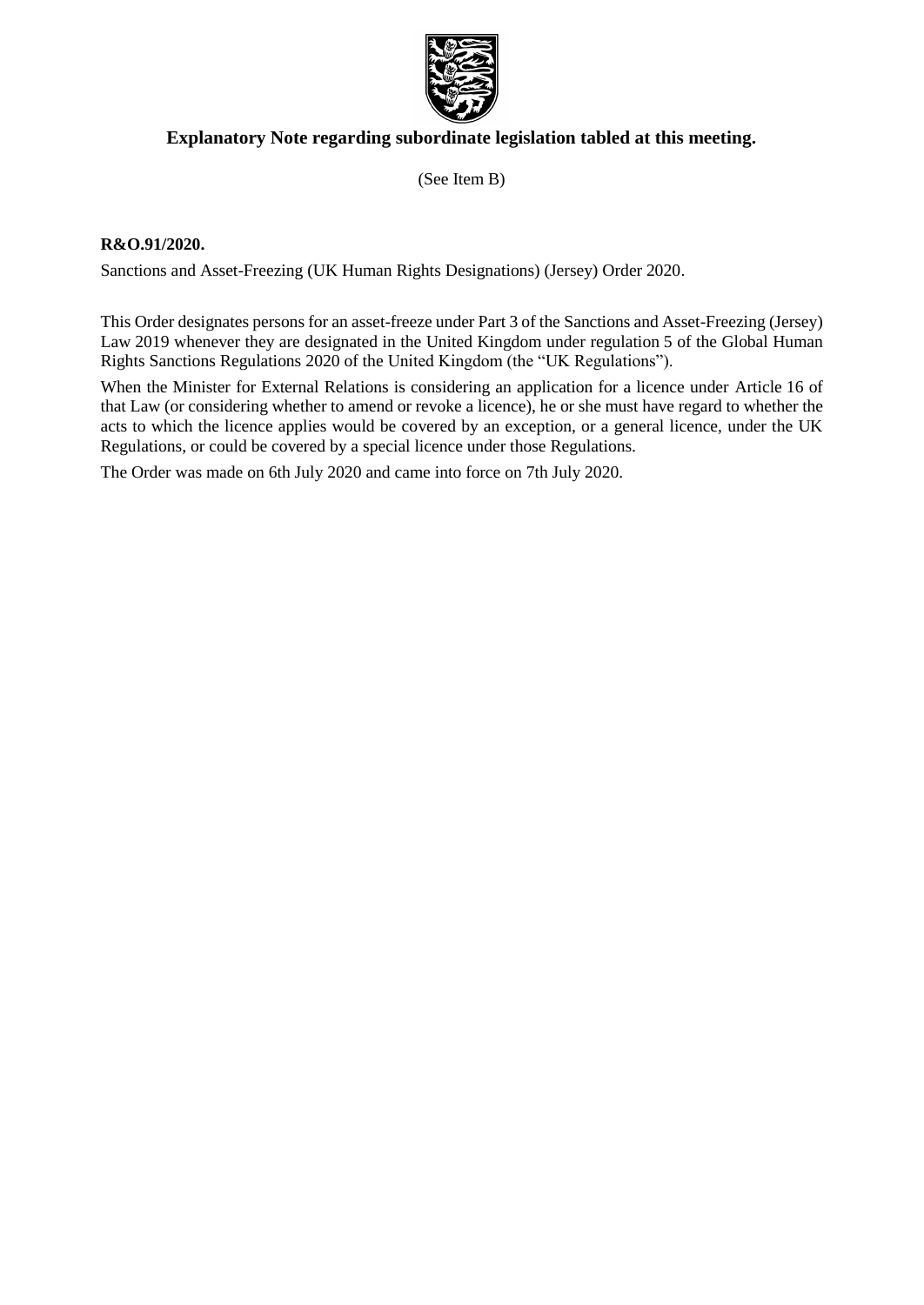

### (See Item I(a))

1. The Minister for Health and Social Services will table an answer to the following question asked by Deputy J.H. Perchard of St. Saviour –

"Using the Government's definition as found on the 'Shielding for vulnerable people' page on gov.je, will the Minister advise how many local residents are considered 'severely vulnerable' in relation to COVID-19?"

2. The Minister for Health and Social Services will table an answer to the following question asked by Deputy J.H. Perchard of St. Saviour –

"Given that many severely vulnerable residents are being advised by their G.P.s to home-isolate for the rest of the year or other extended periods due to their vulnerability, will the Minister advise how the Government intends to support these residents during this extended period of home isolation in respect of –

- (a) access to essential items such as food and medication;
- (b) well-being, especially for those who are living alone;
- (c) the relatives of such severely vulnerable people who themselves are no longer in a position to self-isolate but who are concerned for their severely vulnerable relatives; and
- (d) engagement with G.P. practices to ensure that they understand the needs of severely vulnerable residents?"
- 3. The Minister for Health and Social Services will table an answer to the following question asked by Deputy R.J. Ward of St. Helier –

"Will the Minister provide the following information for each individual day from 3rd July 2020 to 10th July 2020 (inclusive) in relation to visitors arriving in the Island –

- (a) the number arriving at the harbour;
- (b) the number arriving at the airport;
- (c) the number of P.C.R. (Polymerase Chain Reaction) tests undertaken;
- (d) the number of positive tests for Covid-19, if any;
- (e) the number of tracing texts sent to those arriving in the Island;
- (f) the number of phone calls made to those on the tracing list; and
- (g) the number of people who have elected to self-isolate rather than taking a test on arrival; and

in the event that there have been positive tests, will the Minister undertake to provide details of all and any actions taken as a result?"

4. The Chief Minister will table an answer to the following question asked by Deputy R.J. Ward of St. Helier –

"Further to the response to Written Question 161/2020, will the Chief Minister –

- (a) provide details of the membership of the Economic Council set up to plan for the Island's economic recovery;
- (b) state how many meetings the Council has held since its inception;
- (c) advise how States members can access the minutes of these meetings; and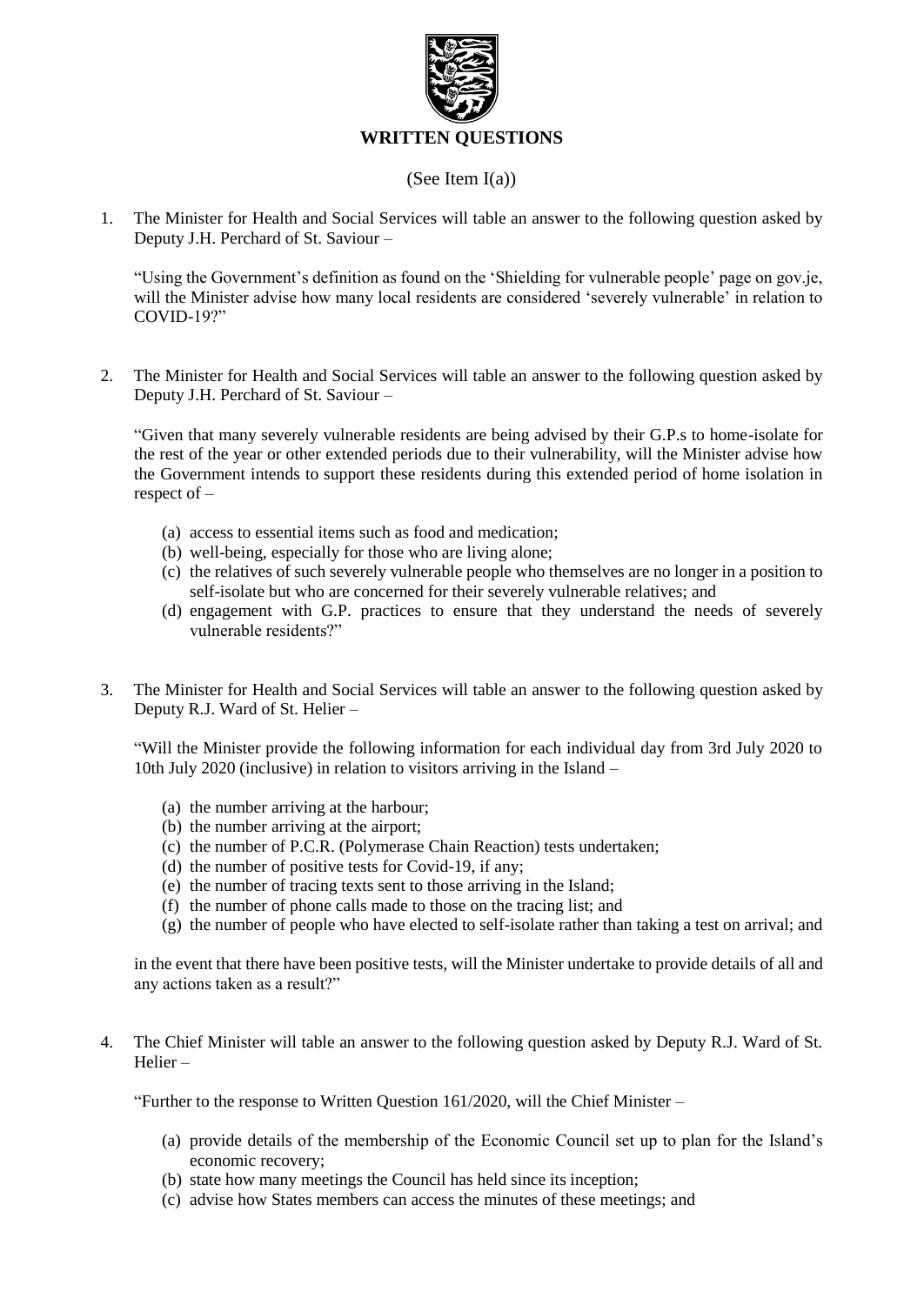

- (d) in light of the statement that "the Chief Minister is in the process of establishing a governance structure for planning and delivery of our economic recovery", provide details of this governance structure?"
- 5. The Minister for Health and Social Services will table an answer to the following question asked by Deputy R.J. Ward of St. Helier –

"Will the Minister provide details of –

- (a) the current maximum capacity for daily P.C.R. (Polymerase Chain Reaction) testing by the Government, both on and off-Island;
- (b) the anticipated range of time required for the return of test results; and
- (c) the estimated maximum number of daily tests that can be returned within 48 hours, as mentioned in the Safer Border Transport Policy?"
- 6. The Chair of the States Employment Board will table an answer to the following question asked by Deputy R.J. Ward of St. Helier –

"Will the Chair advise what initiatives, if any, are in place – or are planned – in the area of diversity or cultural awareness training for States employees?"

7. The Minister for Social Security will table an answer to the following question asked by Deputy G.P. Southern of St. Helier –

"Given the Minister's statement during oral questions without notice on 30th June 2020 that she had "stopped the consultation on the living wage", will the Minister explain what process will be used in place of advice from the Employment Forum to establish what the level of the minimum wage should be from October 2020?"

8. The Minister for Social Security will table an answer to the following question asked by Deputy G.P. Southern of St. Helier –

"Given that the Minister has stated that she has no plans to cut benefits this year and that she has laid down her "red lines" in respect of potential changes to benefits, will the Minister advise –

- (a) what consideration, if any, has been given to the impact of freezing benefits, or some components of the benefit system, in October this year; and
- (b) provide a list of the potential changes that have been considered, explaining where her 'red lines' have been drawn and setting out whether she has totally accepted, partially accepted or rejected the proposed changes on the list?"
- 9. The Minister for Treasury and Resources will table an answer to the following question asked by Deputy G.P. Southern of St. Helier –

"In light of the Income Forecasting Group report of spring 2020, will the Minister provide members with a list of any potential fiscal and benefit measures (for instance, increasing the Income Tax rate by 1%) consequently drawn up by her department for ministerial consideration of the potential impact of such measures on States revenues?"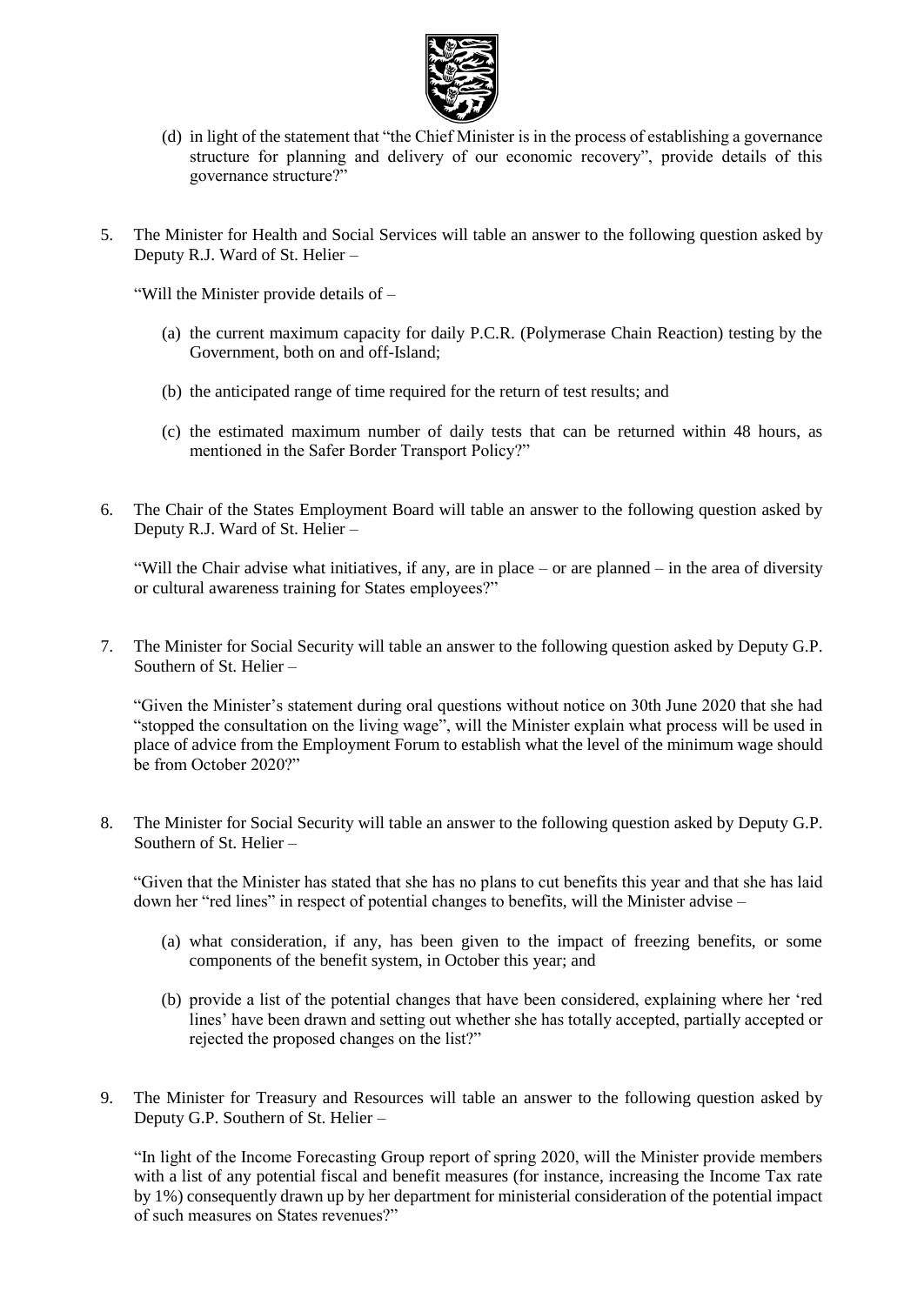

10. The Chair of the Privileges and Procedures Committee will table an answer to the following question asked by Deputy S.M. Ahier of St. Helier –

"Will the Chair provide an update on the Committee's work in respect of electoral reform and, in particular, advise whether it intends to lodge any further propositions on this matter this year in order for any changes to be in place for the 2022 election?"

11. The Minister for Infrastructure will table an answer to the following question asked by Deputy S.M. Ahier of St. Helier –

"Will the Minister advise the Assembly –

- (a) how many properties in Jersey are not connected to main drains; and
- (b) how much it is estimated it would cost to link those properties to the main drains system?"
- 12. The Chief Minister will table an answer to the following question asked by the Connétable of St. Martin –

"When will the Chief Minister update the Assembly on the proposed restructuring of the Department of Growth, Housing and Environment, including whether, and how, the proposed restructuring will affect ministerial remits?"

13. The Minister for Economic Development, Tourism, Sport and Culture will table an answer to the following question asked by the Connétable of St. Martin –

"What work, if any, has the Minister conducted, or intends to conduct, on ensuring the survival and promotion of the Island's arts and culture sector, or assisting in the sector's revival, in the light of the Covid-19 pandemic?"

14. The Minister for Health and Social Services will table an answer to the following question asked by Deputy K.G. Pamplin of St. Saviour –

"Will the Minister provide the Assembly with the number of new adult mental health referrals or patients, broken down by age, seen by the Department of Health and Community Services since public health advice about shielding and 'lockdown' took effect?"

15. The Minister for Children and Housing will table an answer to the following question asked by Deputy K.G. Pamplin of St. Saviour –

"Will the Minister provide the Assembly with the number of new referrals or patients, broken down by age, seen by the Child and Adolescent Mental Health Service, including the new extended service at Greenfields, since public health advice about shielding and 'lockdown' took effect?"

16. The Minister for Children and Housing will table an answer to the following question asked by Deputy K.G. Pamplin of St. Saviour –

"Further to the response to Oral Question 155/2020, will the Minister state how many Islanders have been reported as homeless or living in emergency accommodation since the start of 'lockdown'?"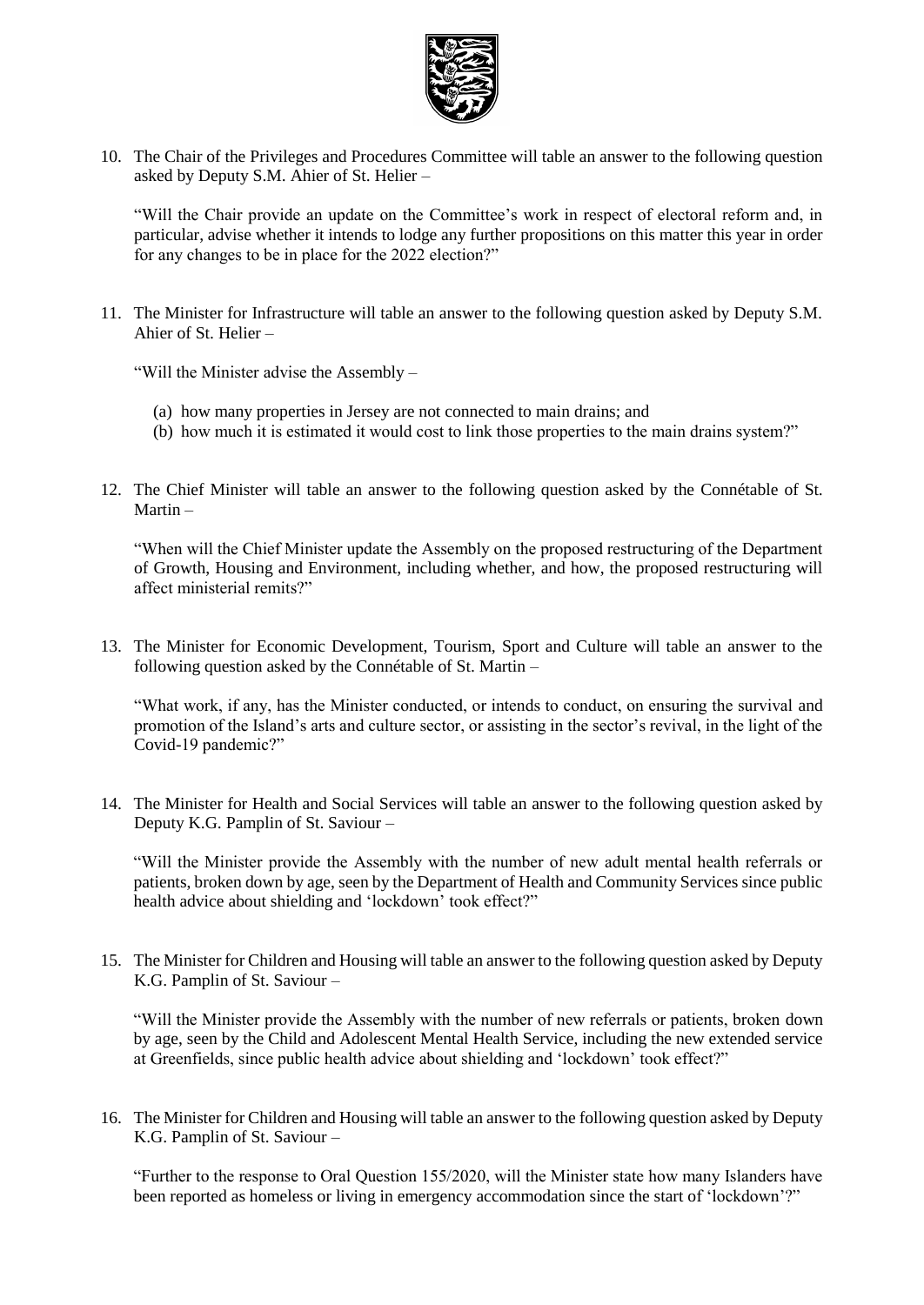

17. The Minister for Health and Social Services will table an answer to the following question asked by Deputy K.G. Pamplin of St. Saviour –

"Further to the response to Oral Question 154/2020, will the Minister provide a breakdown of the positions employed in the Department of Health and Community Services, indicating which posts, if any, are currently unfilled and how long any such posts have been empty?"

18. The Chief Minister will table an answer to the following question asked by Deputy K.G. Pamplin of St. Saviour –

"Will the Chair state what impact there has been on staff members employed by the States of Jersey by the implementation of Target Operating Models, indicating –

- (a) the total number of staff either already affected by, or who are due to be included within, the implementation of a Target Operating Model;
- (b) the number of people whose job descriptions and titles have changed;
- (c) the number of people whose salary has been reduced (or will be reduced following pay protection); and
- (d) the number of people who have yet to be informed what impact there will be for them?"
- 19. The Minister for Home Affairs will table an answer to the following question asked by Deputy M.R. Higgins of St. Helier –

"Will the Minister advise Members –

- (a) how many Harassment Notices or Orders have been issued in each of the last five years by the States of Jersey Police;
- (b) for what activities have such Notices and Orders been issued;
- (c) for what period of time have such Notices and Orders lasted; and
- (d) what checks, balances and reviews of these Notices and Orders are undertaken within the States of Jersey Police to ensure they are reasonable and that they have been enforced?"
- 20. The Minister for Home Affairs will table an answer to the following question asked by Deputy M.R. Higgins of St. Helier –

"Will the Minister advise Members –

- (a) what progress, if any, his department has made in providing the Jersey Sea Cadets with new headquarters;
- (b) how many meetings, if any, have been held on this topic over the last 24 months, and what the dates were of any such meetings;
- (c) whether he will circulate the minutes of any such meetings to Members; and
- (d) what sums of money, if any, have been given to the department; what any such funds have been spent on and what sum is remaining?"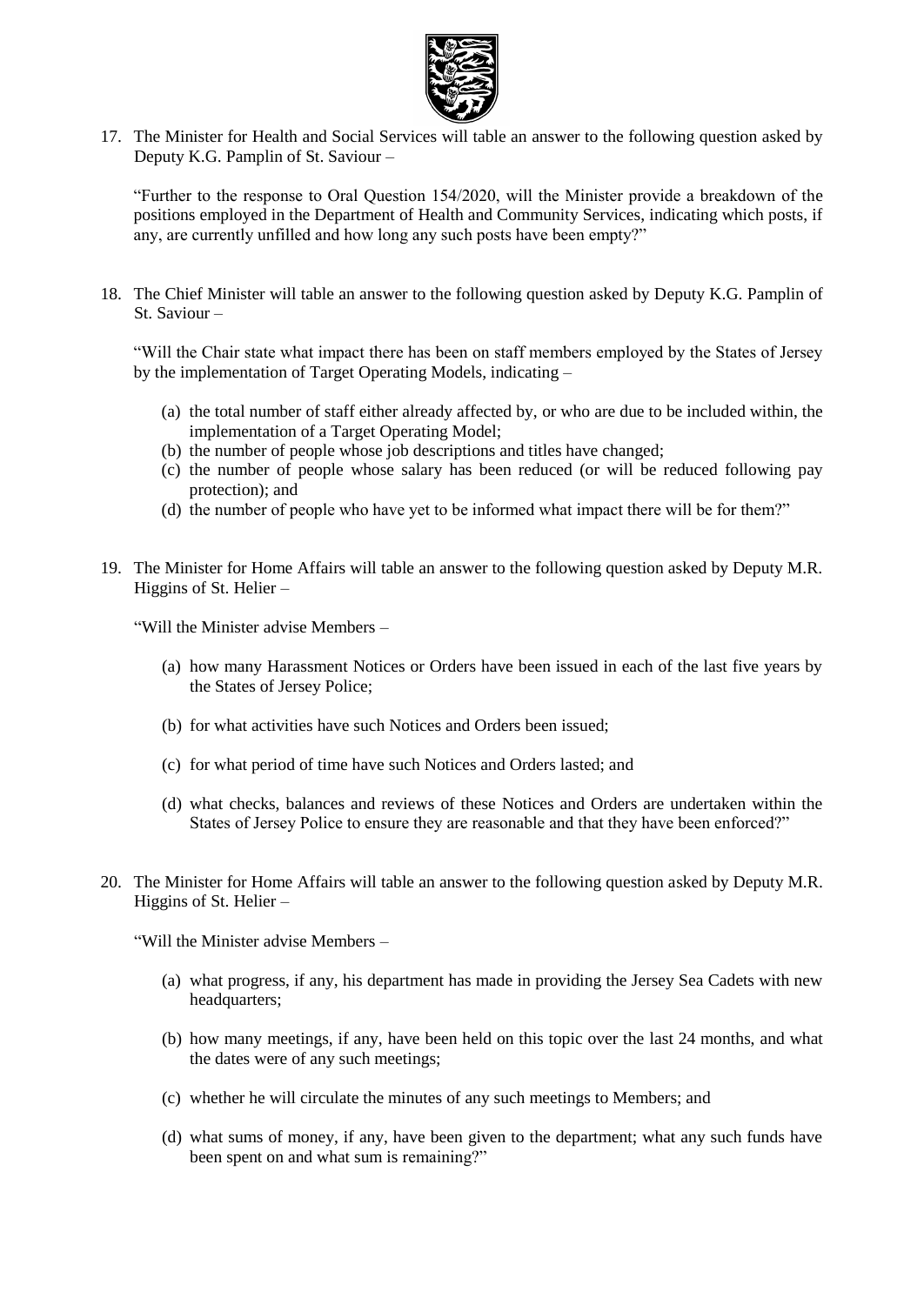

21. The President of the Scrutiny Liaison Committee will table an answer to the following question asked by Deputy M.R. Higgins of St. Helier –

"Will the President advise –

- (a) how often the Committee meets, whether all meetings are minuted and whether formal votes are ever taken to decide matters before the Committee; and
- (b) in relation to the Committee's recent amendment to 'A safer travel period: States Assembly approval' (P.84/2020), who took part in the meeting to approve the amendment, whether there was a vote on lodging the amendment and, if so, what the results of the vote were?"
- 22. The Minister for Health and Social Services will table an answer to the following question asked by Deputy M.R. Higgins of St. Helier –

"Will the Minister –

- (a) provide a list of the different P.C.R. (polymerase chain reaction) and serology tests used by his Department for Covid-19, including details of the manufacturers and any variants, as well as their accuracy and the turnaround time for results;
- (b) provide a similar list for any such tests which the department has either considered and dismissed for use, or is currently considering but has not yet implemented; and
- (c) advise what measures, if any, is he taking to prepare nursing and residential homes not only for a prospective second wave of Covid-19 but also for other future pandemics?"
- 23. The Minister for Health and Social Services will table an answer to the following question asked by Deputy I. Gardiner of St. Helier –

"Will the Minister –

- (a) provide monthly figures of all the private and non-private medical operations, listed by type of operation, carried out on Jersey residents during the 12-month period from June 2019 to June 2020, with the same data provided for the previous 12-month period (June 2018 to June 2019) for comparison;
- (b) state how many elective operations have been cancelled or postponed because of the Covid-19 crisis;
- (c) provide figures detailing the current backlog of operations, including day surgery and repeat appointments;
- (d) state what policy, if any, is used in determining and administering waiting lists and advise how the waiting list for elective surgery has been monitored and how it has changed since this time last year; and
- (e) advise whether any dedicated resources will be allocated to catch up on elective surgery procedures and how long he anticipates it will take to catch up and return to the situation in respect of such procedures as it stood this time last year?"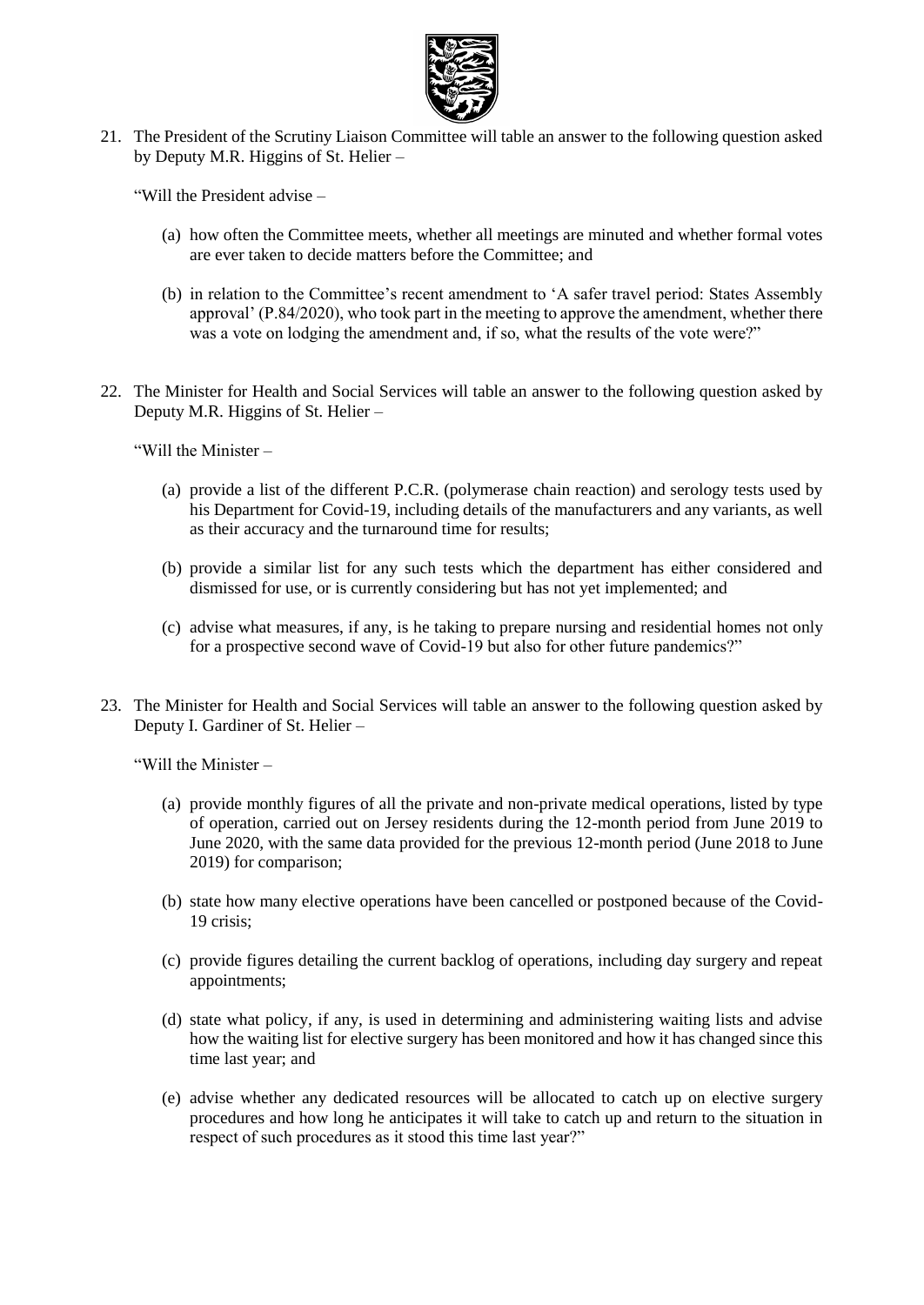

24. The Minister for Health and Social Services will table an answer to the following question asked by Deputy I. Gardiner of St. Helier –

"Will the Minister advise –

- (a) how many known active cases of Covid-19 it is planned there will need to be in the Island to trigger a decision to reclose the borders, and what other statistically-determined conditions, if any, will be considered before such a decision is taken;
- (b) how many active cases of Covid-19, if any, it is anticipated will necessitate reinstating 'lockdown' measures; and
- (c) what policy, if any, is in place to introduce stricter guidance in response to any changes in the pandemic in the Island?"
- 25. The Minister for Social Security will table an answer to the following question asked by Deputy G.P. Southern of St. Helier –

"What estimates, if any, has the Minister made of the combined impact on current-year expenditure on Income Support of –

- (a) an additional 800 new claims for Income Support;
- (b) increased Income Support payments to existing claimants who have seen their incomes significantly reduced, and
- (c) claimants of the new Covid Related Emergency Support Scheme (C.R.E.S.S) scheme to alleviate hardship for those households with under 5 years of residency?"
- 26. The Minister for Social Security will table an answer to the following question asked by Deputy G.P. Southern of St. Helier –

"Will the Minister state the estimated impact, if any, of a rise in the minimum wage to the current level of the living wage on the levels of –

- (a) expenditure on Income Support;
- (b) supplementation of the Social Security Fund; and
- (c) Social Security contributions?"